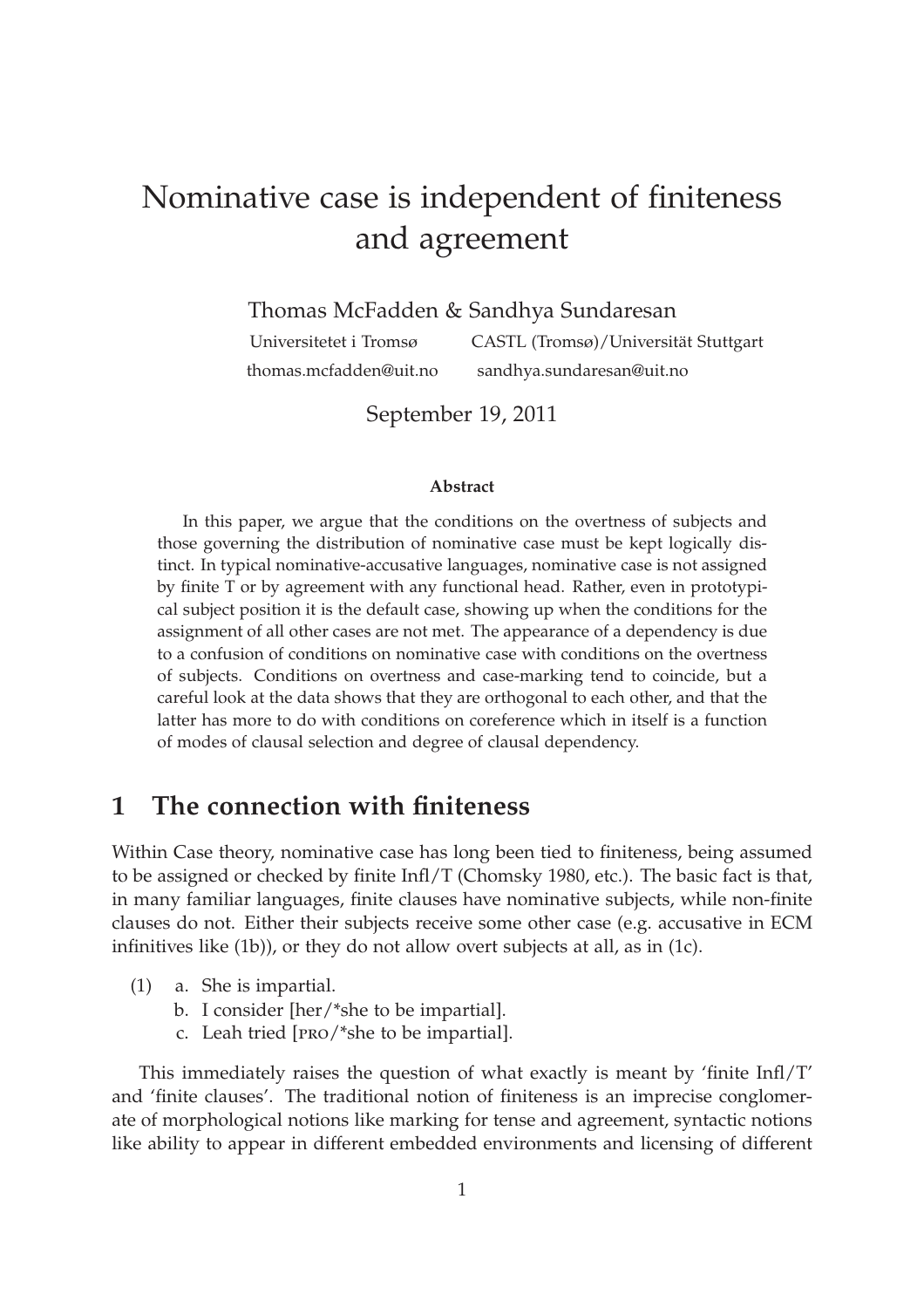subject types, and semantic notions like (in)dependence of temporal and referential interpretation. In order to make sense of claims that nominative case (or anything else) depends on finiteness, we will have to settle on a specific definition of the term. For present purposes, it will make most sense to start with an essentially morphological definition – a finite clause is one which contains marking for both tense and agreement, to the extent that these are marked in the language in question.<sup>1</sup> We adopt this understanding of finiteness because it seems to be the one typically underlying proposals about nominative case.<sup>2</sup>

Now, if nominative case is tied to finiteness, and finiteness is defined morphologically as above, the assumption would seem to be that tense and agreement always co-occur within a clause. In fact, while this may be a strong tendency in familiar languages, it is well known that there are exceptions. If we want to maintain the idea that nominative case is assigned in connection with finiteness, we must then determine what happens with the nominative when tense and agreement dissociate, and adjust our definition of finiteness accordingly. Reasoning along these lines has led to the proposal that nominative case is assigned specifically in connection with agreement, based e.g. on data like the following from European Portuguese (Raposo 1987).

| (2) | a. |                                                 |  |  |  |  | Será difícil [PRO aprovar a proposta].                                                                                                                |
|-----|----|-------------------------------------------------|--|--|--|--|-------------------------------------------------------------------------------------------------------------------------------------------------------|
|     |    |                                                 |  |  |  |  | will-be difficult PRO to-approve the proposal                                                                                                         |
|     |    | 'It will be difficult to approve the proposal.' |  |  |  |  |                                                                                                                                                       |
|     |    |                                                 |  |  |  |  | $\mathbf{L} = \mathcal{X} \mathbf{C}$ and $\mathbf{L} \mathbf{C}$ and $\mathbf{L} \mathbf{C}$ and $\mathbf{L} \mathbf{C}$ and $\mathbf{L} \mathbf{C}$ |

- b. \* Será will-be difficult they to-approve the proposal difícil [eles aprovar a proposta].
- c. Será will-be difficult they to-approve-AGR the proposal difícil [eles aprovarem a proposta]. 'It will be difficult for them to approve the proposal.'

We have here three examples of clauses appearing as complements of adjectives, all lacking tense-marking, and containing the *-r-* suffix that is typical of standard infinitives in Romance languages. In (2a) and (2b), there is also no agreement marking, thus what we have are unambiguously non-finite forms of the verb, and the examples show that an overt nominative subject is impossible in such clauses. The really interesting example is (2c), where the tenseless verb form **does** bear overt agreement, and an overt nominative subject is in fact possible. Raposo (1987)'s analysis of this pattern is that nominative case is assigned in connection with agreement, subjects of non-agreeing clauses thus receiving no case. The contrasts above can be then explained given standard assumptions of abstract Case theory, where DPs are only licensed to be overt if they are assigned case.

<sup>&</sup>lt;sup>1</sup>Obviously, this will present difficulties in identifying finite clauses in languages where either agreement or tense is never marked overtly. Here, some other means of identification would be needed. In any case, the thrust of our arguments will be that finiteness as defined in this way will turn out to be irrelevant for case-assignment, casting doubt on whether it is a useful theoretical concept at all.

 $^2$ In Section 6 we will suggest that a syntactico-semantic notion of varying anaphoricity of embedded clauses along temporal and referential dimensions is more useful than a morphological notion of finiteness.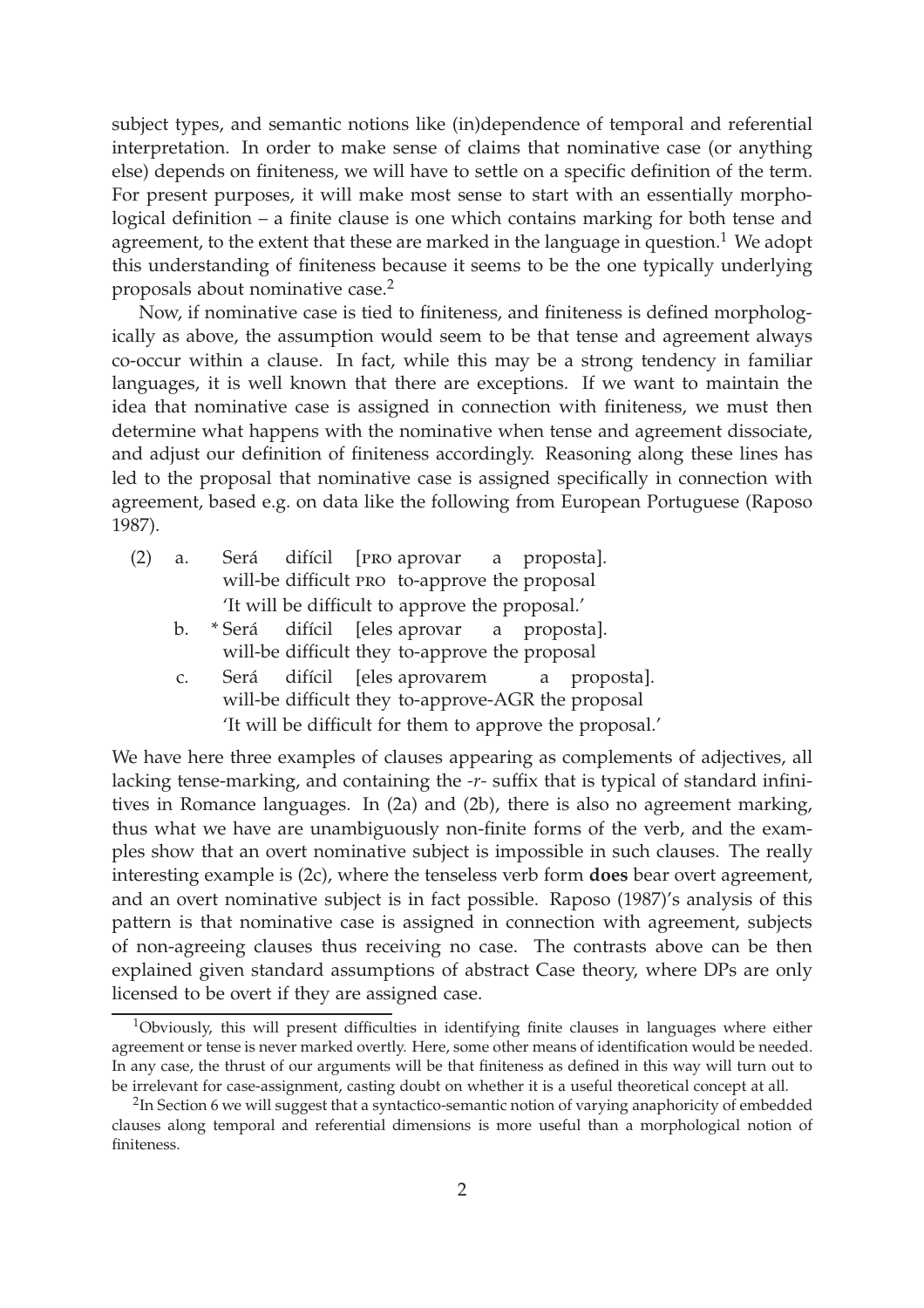This view on the assignment of nominative case has been maintained and has become standard in more recent Minimalist work. The connection is now typically formalized (e.g. Chomsky 2001) in terms of matching valued and unvalued features for case and agreement on DPs and T. The T that appears in 'finite' clauses bears a set of unvalued *φ*-features and an uninterpretable nominative case feature, while a DP starts out with a set of interpretable *φ*-features and an unvalued case feature. Agree between T and a DP simultaneously values the *φ*-features on T and the case feature on DP, ensuring that the DP which gets nominative case will be the one which triggers agreement. $3$  In the following sections, we will present robust evidence from other languages showing that this connection cannot be maintained in such a strong form and will argue for an alternative approach to nominative as a default or Elsewhere case.

### **2 A weaker connection?**

Consider first the evidence from Hungarian, Italian and other languages presented by Szabolcsi (2009). These languages actually allow overt nominative subjects in nonagreeing, unambiguously non-finite clauses, as in (3) from Hungarian and (4) from Italian:

| (3) | a. Utálok [én is magas lenni].                                            |  |  |  |  |  |
|-----|---------------------------------------------------------------------------|--|--|--|--|--|
|     | hate.1sg I.NOM too tall be.INF                                            |  |  |  |  |  |
|     | T hate it to be the case that I too am tall.                              |  |  |  |  |  |
|     | b. Elkezdett [kevesebb színésznö kapni jó kritikákat].                    |  |  |  |  |  |
|     | prt-began.3sG fewer actress.NOM get.INF good reviews.ACC                  |  |  |  |  |  |
|     | 'It began to be the case that fewer actresses were getting good reviews.' |  |  |  |  |  |
| (4) | a. Ogni ragazzo vuole [lavorare sodo anche lui]                           |  |  |  |  |  |
|     | every boy wants work. INF hard also he. NOM                               |  |  |  |  |  |
|     | 'Every boys wants it to be the case that he too works hard.'              |  |  |  |  |  |
|     | b. Non sembro [cantare solo io su questo nastro.                          |  |  |  |  |  |
|     | not seem.1sc sing.INF only I.NOM on this tape                             |  |  |  |  |  |
|     | 'It doesn't seem to be the case that only I am singing on this tape.'     |  |  |  |  |  |
|     |                                                                           |  |  |  |  |  |

Szabolcsi argues in some detail that the boldfaced nominative DPs in these examples really are located in the embedded clause and really are the subjects of those clauses. For example, the only interpretation of (4b) is one where 'only' scopes below negation. This is precisely as expected if *solo io* remains in the embedded clause (presumably with a null *pro* subject in the matrix clause), but would be surprising

 $3$ Pesetsky and Torrego (2001) propose that nominative is actually an uninterpretable tense feature on DP that agrees with the interpretable tense feature on T. This eliminates the need for (case) features which are uninterpretable both on probe and goal and also allows for an attractive account of certain subject/object asymmetries. The explicit connection between nominative and agreement is eliminated, but still a connection to T is retained and thus does not solve most of the problems for more traditional theories discussed here.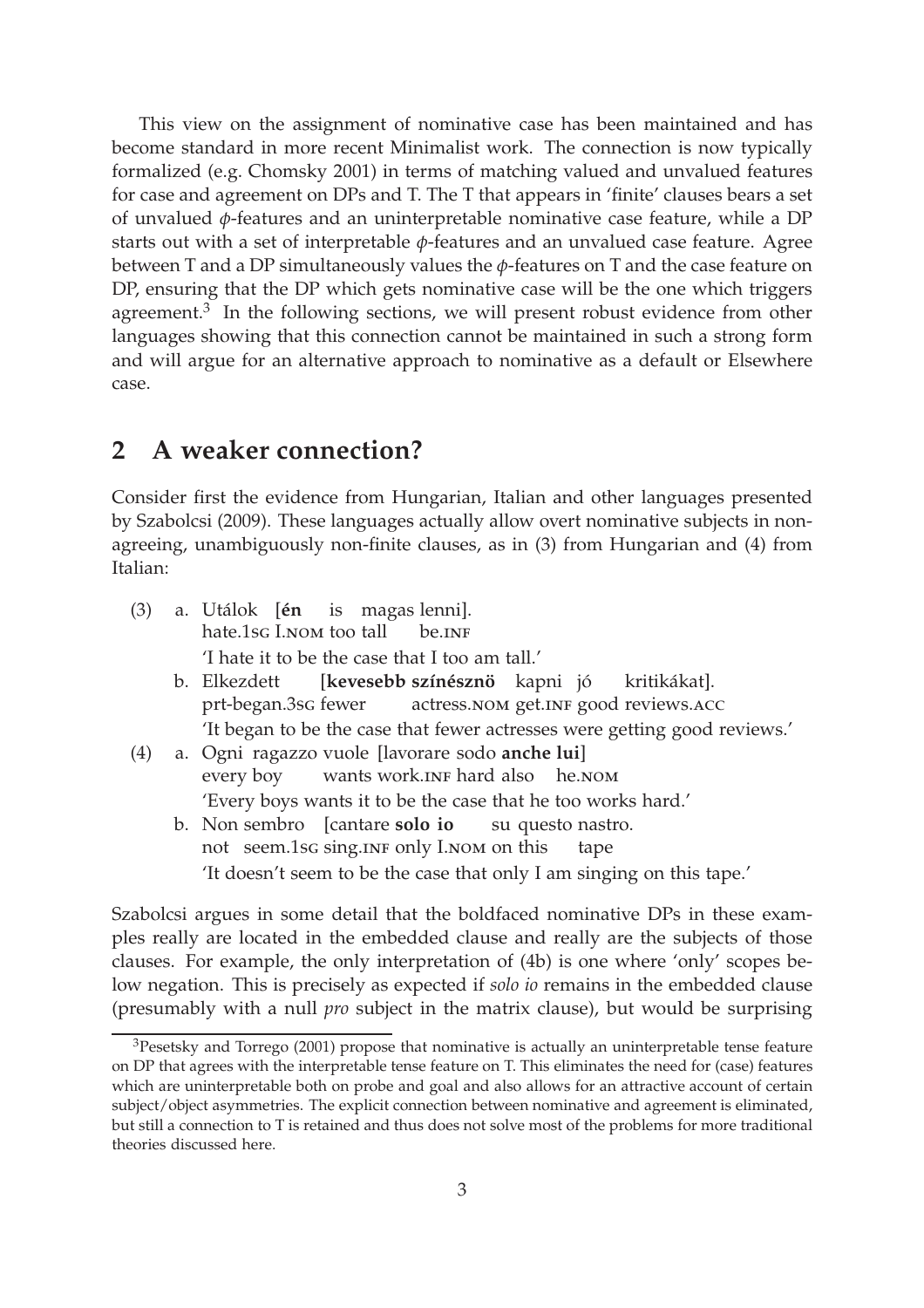if it had moved up to become the subject of the matrix clause. Further evidence for the status of these overt nominatives comes from word-order, binding and intonation (see Szabolcsi 2009, for details).

On the basis of this, we clearly must abandon a strict one-to-one relationship between finite T and nominative DPs. However, Szabolcsi (2009) argues that the dissociation is actually relatively minor. She notes that the overt nominative subjects of infinitives in these languages are subject to a series of restrictions, which suggest a continued – albeit more indirect – connection to agreement.

The central fact is that overt nominative subjects in infinitives in these languages are always obligatorily coreferent with the subject of the matrix clause if there is one. The way this plays out in particular is that we find them in control complements where they are controlled by the matrix subject, like (3a) above, and in raising complements where there is no matrix subject, like (3b) above, but not in object control complements, as in (5a) below. Contrast this with the related subject control version in (5b), which is grammatical:

(5) a. \* Kényszerítettek (téged) forced.3pl (you.acc) you.nom also work.inf [te is dolgozni]. Intended: 'They forced you to work, too.' b. Kényszerültél [te was.forced.2sG you.NOM also work.INF is dolgozni] 'You were forced to work, too.'

Presumably as a result of the coreference requirement, R-expressions are only allowed to appear as nominative subjects of raising infinitives like (6a), as there is no (thematic) subject in the matrix clause at all. In subject control infinitives, because the higher clause is expected to have a silent *pro* subject, a coreferent R-expression as in (6b) would be bound by the matrix *pro*, violating Principle C. On the other hand, the coreferent pronoun in (6c), though also bound by matrix *pro*, avoids running afoul of Principle B because the control clause constitutes a distinct binding domain.

- (6) a. Elkezdett mindig csak Péter kapni büntetést. began.3sG always only Peter get.INF punished 'It began to be the case that always only Peter got punished.' b. \* Utálna mindig csak Péter kapni büntetést.
	- would-hate.3sc always only Peter get.INF punishment.ACC intended: 'Peter would hate it if always only he got punished.'
	- c. Utálna would-hate.3sc always only he get.INF punishment.ACC mindig csak ö kapni büntetést. 'He would hate it if always only he got punished.

Note that these sentences furnish additional evidence that the overt nominative DPs are in the embedded non-finite clause, not the matrix clause, since otherwise there would be no explanation for the contrast between (6b) and (6c).

Szabolcsi (2009) argues that these facts can be explained if nominative case is still dependent on agreement with finite T, but – at least in these languages – the depen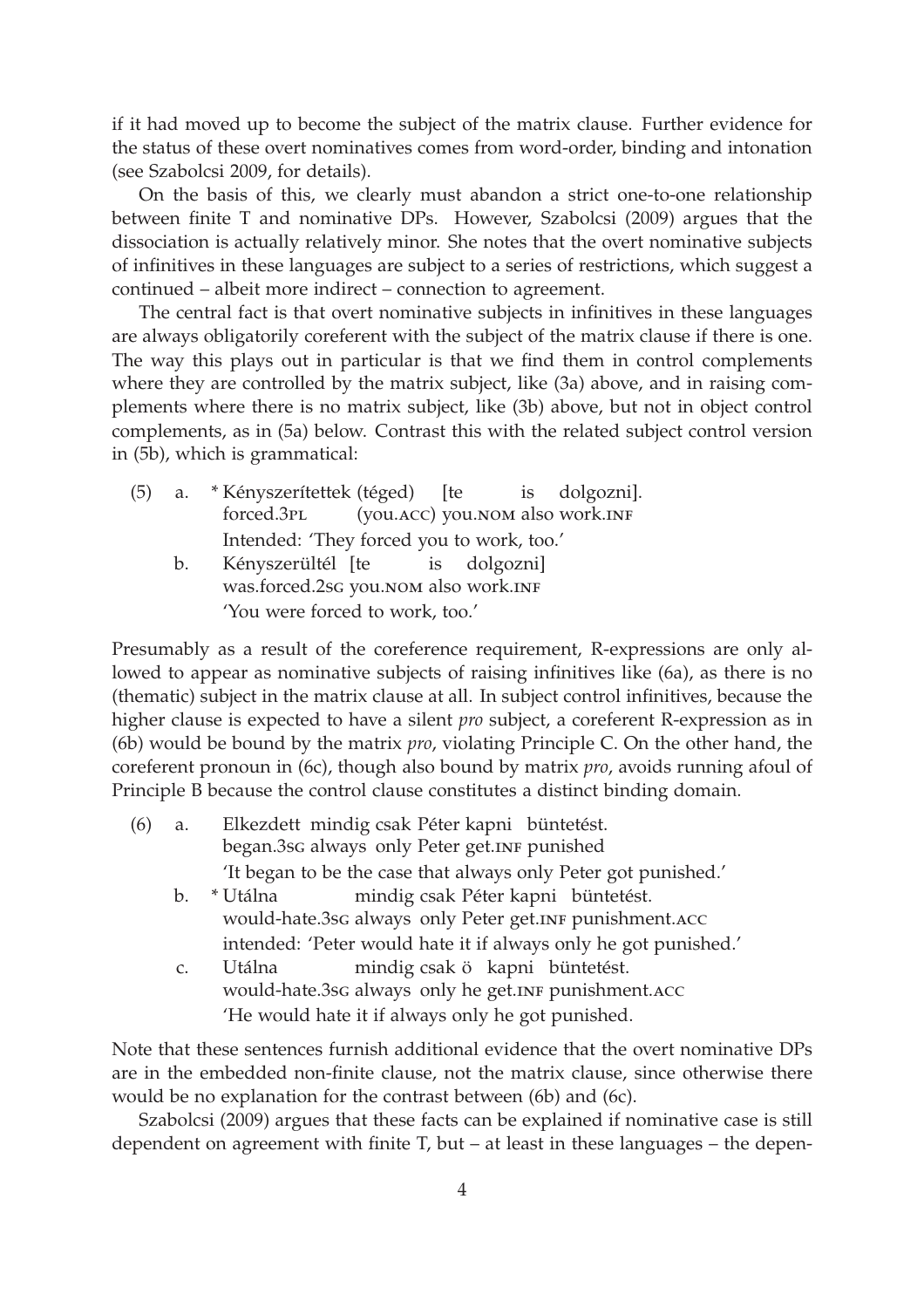dency is a bit less direct than previously assumed. Specifically, she proposes that the embedded subjects in these examples obtain their nominative case by agreeing with the **matrix** finite verb. In other words, there is multiple Agree in these structures, where matrix T Agrees with and assigns nominative case to multiple DPs. Of course, in order for multiple Agree to be possible, the DPs involved will have to have the same *φ*-features, since otherwise there would be no feature matching. This means that the assignment of nominative to subjects of non-agreeing clauses is partially – but not completely – unified with assignment of nominative to subjects of agreeing clauses. In both instances, the nominative comes via Agree from a 'finite' T, which has matching *φ*-features. The distinction is that in the latter instance, Agree is more local, and is a (potentially) unique relation between one T and one DP, while in the former, the same T is entering into Agree with more than one DP. Szabolcsi makes use of this to propose her **Multi-agreement parameter**, according to which "[l]anguages vary as to whether a single finite inflection may share features with more than one nominative DP", [p. 6]. Thus, Hungarian and Italian have a positive setting for this parameter, and thus allow overt nominative subjects in the relevant clause-types, while English has a negative setting for it, and does not allow such nominatives.

# **3 Independence**

However, even this assumption of an indirect dependency of nominative case on agreement is too strong. To begin with, Sundaresan and McFadden (2009) showed that a variety of languages allow overt nominative subjects in contexts with no plausible connection with either matrix or embedded agreement. Consider e.g. the adjunct embedded clauses in the Tamil examples in (7). These clauses have overt nominative subjects, yet are unambiguously non-finite, being built around a verb form that lacks the tense and agreement marking found on the highest verb in Tamil root clauses:

- (7) a. [**vasu** vasu.nom poori.acc fry-inf poori porikk-a] raman raman.nom flour.acc buy-pst-m.3sg maavu vaangi-n-aan 'Raman bought flour for Vasu to fry pooris'
	- b. [**naan** poori I.nom poori.acc fry-inf porikk-a] raman raman.nom flour.acc buy-pst-m.3sg maavu vaangi-n-aan 'Raman bought flour for me to fry pooris'

Crucially, unlike in the examples Szabolcsi presents from Hungarian and Italian, the embedded nominative subjects here are not required to be coreferent with the matrix subject. Thus they can be R-expressions even when the matrix clause has a thematic subject, as in example (7a), and can even differ from the matrix subject (and the finite matrix verb) in *φ*-features, as in example (7b). The embedded subjects in examples of this kind do not bear the same *φ*-features as the finite matrix T or any other element in the sentence as a simple point of fact, thus it is difficult to imagine how they could be receiving nominative case via Agree. Indeed, as they appear within adjunct clauses,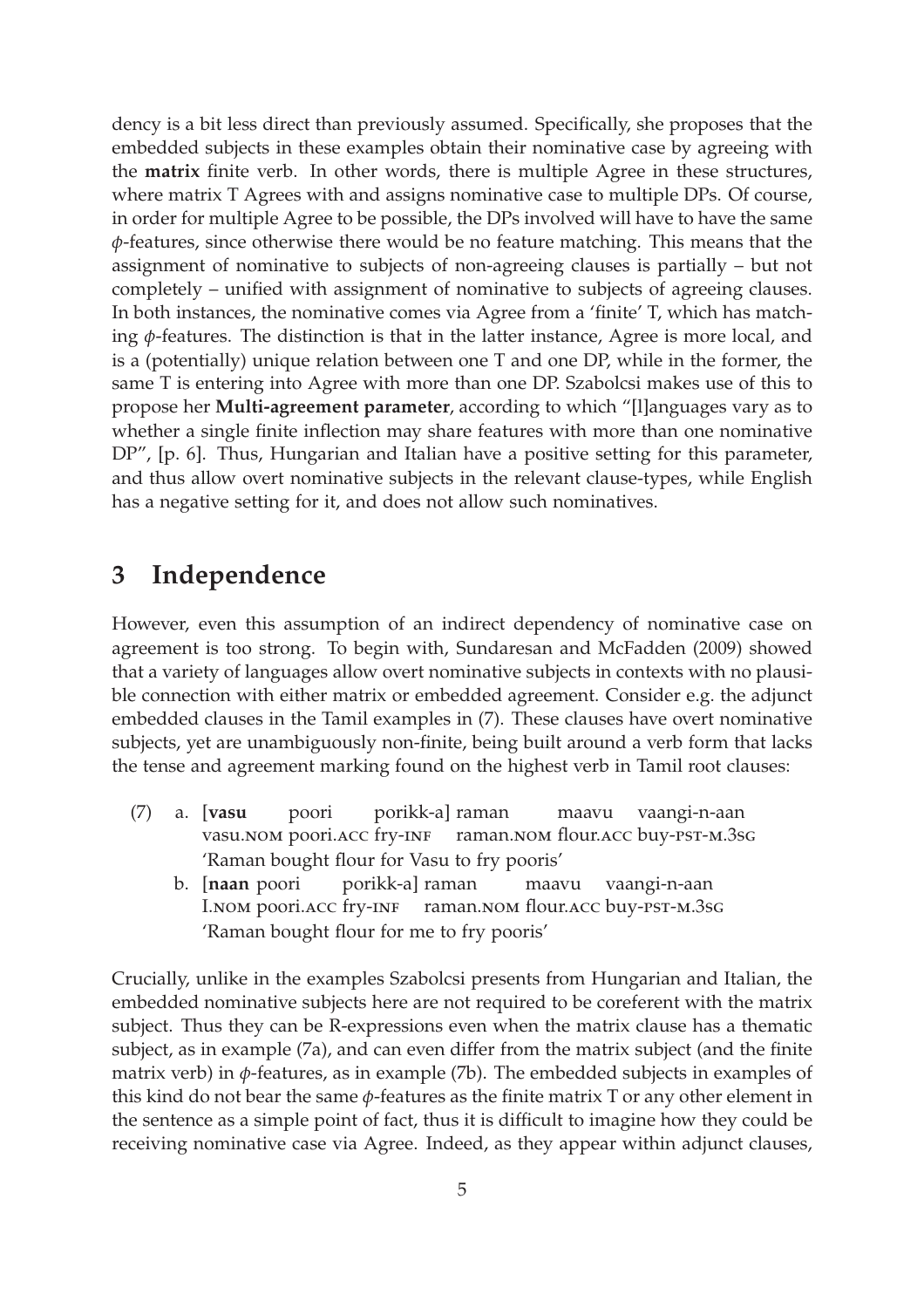the structural configuration for Agree with something in the matrix clause does not obtain.

The same point is made by data that Sundaresan and McFadden (2009) present from Middle English, for example (8):

(8) 'That were shame unto the,' seyde sir Launcelot, '[**thou** an armed knyght to sle a nakyd man by treson].' '"That would be a disgrace on you," said sir Lancelot, "for you.nom, an armed

knight, to slay a naked man by treason".' (MALORY,206.3373)

Once again, we have an unambiguously non-finite embedded clause, lacking all tense and agreement marking, yet containing an overt subject *thou*. This *thou* is furthermore non-coreferent with the matrix subject *that*, and differs from it in *φ*-features, so again there is no possibility that it is receiving its nominative case via agreement with the finite matrix T. Here too the embedded clause is not a complement of the main matrix predicate – in this instance rather an appositive on it – and thus Agree across the clause boundary should anyway be ruled out for structural reasons.

We also find evidence for the independence of nominative from agreement and finiteness in the behavior of nominative objects in non-finite clauses, as in the Icelandic example (9a) from Sigurðsson (2006):

- (9) a. Að líka to like:INF such absurdity:N/\*A svona fáránleiki/\*fáránleika! 'To like such absurdity!'
	- b. Honum mundu him.par would.3pL not like.inf they.nom ekki líka þeir. 'He wouldn't like them.'

As shown by (9b) from Sigurðsson (2009), in a finite clause the verb *líka* 'like' normally takes a quirky dative subject and a nominative object which triggers agreement. What (9a) demonstrates is that this nominative does not disappear in clauses where overt agreement with the object disappears. Furthermore, since in this example the infinitive is in fact the root clause, there is no higher finite T or T of any kind with which the nominative DP could be agreeing. Nominative shows up here in the absolute absence of agreement in the entire sentence.

A similar argument can be made on the basis of long-distance case and agreement facts, discussed for Icelandic e.g. by Boeckx (2000):

- (10) a. Jóni John.dat seem.sg/pl ?\*virðist/virðast vera \*talið/taldir be believed.nt.sg/m.pl like horses.nom.m.pl líka hestarnir. 'John seems to be believed to like horses.'
	- b. Mér me.dat seem.sg/pl virðist/?\*virðast Jóni John.dar like horses.nom.m.pl líka hestarnir. 'It seems to me that John likes horses.'

In both examples above, we find a nominative object *hestarnir* 'the horses' in an unambiguously non-finite clause. Unlike in example (9a), however, here the non-finite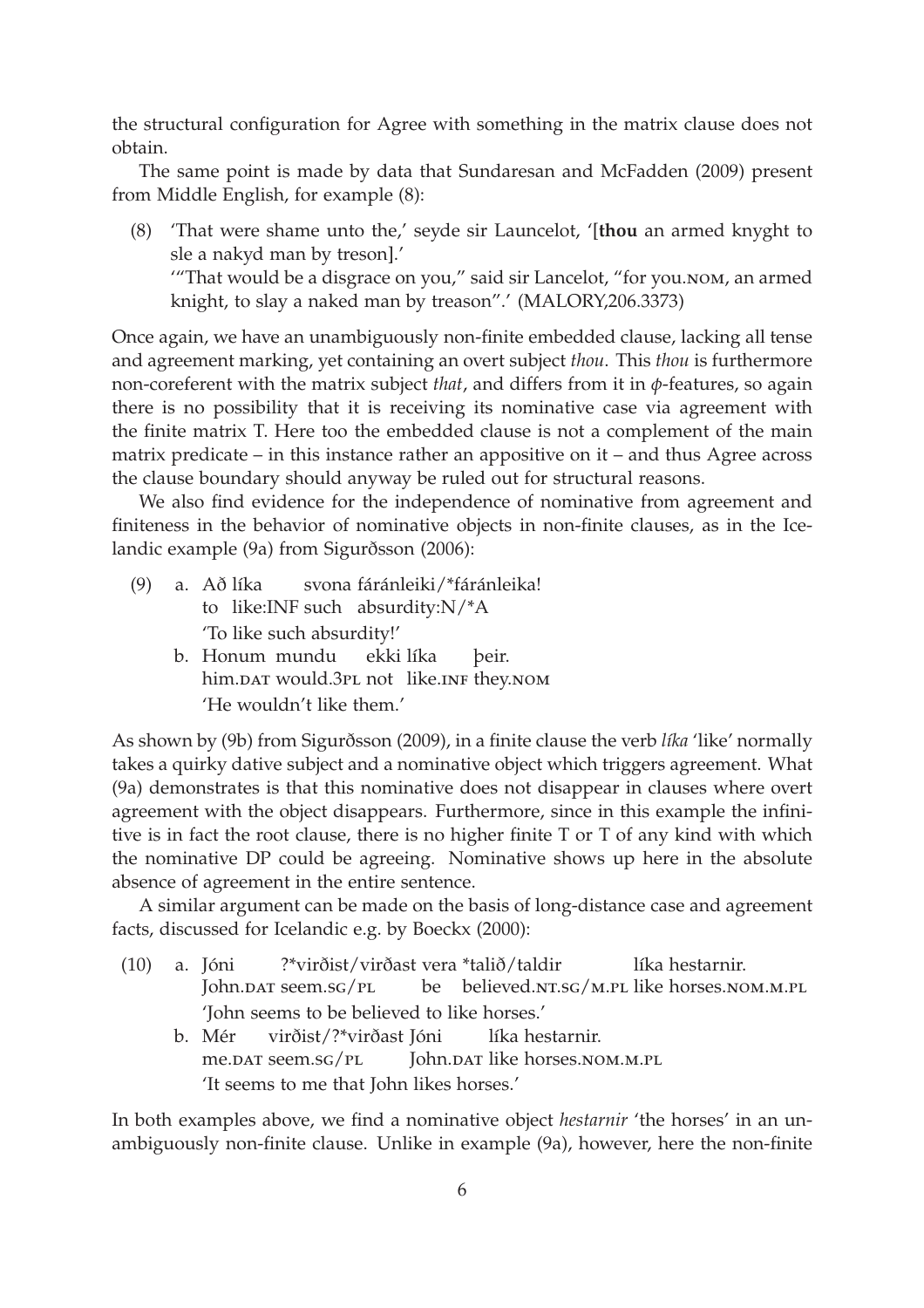clause is embedded within an apparently finite clause – the verb *virðast* 'seem' in (10a) is a present tense, 3pl agreeing form, while *virðist* 'seems' in (10b) is a present tense, 3sg agreeing form. Unlike in the Tamil and Middle English examples above, the embedded clauses here are in fact complements of the main predicate in the finite matrix clause, meaning that we have an appropriate structural configuration for agreement. Indeed, in structures like (10a), we clearly do have agreement between the embedded object and the matrix verb, as the two co-vary in *φ*-features, here both being 3rd person plural, distinct from the 3rd person singular of the matrix subject *Jóni* 'John'. *Jóni* originates in the embedded clause, where it is assigned quirky dative case by the verb *líka*, but raises up to matrix subject position because the matrix verb, having no external *θ*-role to assign, takes no DP arguments. The broader Icelandic facts make it clear that it is the dative case on the raised subject that blocks it from triggering agreement (see e.g. Boeckx 2000, Sigurðsson 2004, among many others, for data and discussion). This, in turn, is what allows the embedded object to trigger agreement. One might think, then, that this agreement is also what is responsible for the nominative case on that embedded object.

However, (10b) shows that this cannot be correct. Here, an additional dative experiencer *mér* 'me' is added to the matrix clause, which occupies the matrix subject position. This prevents the embedded experiencer *Jóni* from raising into the matrix, leaving it in a position that intervenes between the embedded object and the matrix verb. However long-distance agreement works in sentences like (10a), the presence of the intervening dative in (10b) blocks it, and the form that the matrix verb takes is the default, non-agreeing 3rd person singular. If nominative case is dependent on agreement, it should not be available for the embedded object here, which does not trigger agreement. Clearly, though, case-assignment is unaffected here, as *hestarnir* shows up again in its explicitly nominative form. Again, the evidence indicates that agreement is **not** a necessary condition for nominative case. Note that we are not arguing that there is no relationship at all between morphological case and agreement. Here as in examples from many other languages, the possibility of agreement with a DP seems to depend on the case the DP bears – usually on its being nominative (see Bhatt 2005, Bobaljik 2008, among many others for discussion of some of the relevant patterns). It is a dependency in the opposite direction – nominative requiring agreement – that we are arguing against.

Even Portuguese, which seemed to present evidence in favor of the nominativefiniteness connection raises potential difficulties. Specifically, some varieties of spoken Brazilian Portuguese have lost overt agreement. Yet they still allow overt nominative subjects in clauses which appear to be non-finite just like the European Portuguese ones discussed above, except for the lack of overt agreement (Pires 2002):

- (11) a. A Maria ligou antes de [nós/ eu/ The Maria called before of we/ I:NOM/ \*me:ACC leave-INF \*mim sair] 'Maria called before we/I left.'
	- b. [O Carlos e [The Carlos and the Pedro/ I:NOM/ \*me:ACC arrive-INF late] not o Pedro/ eu/ \*mim chegar cedo] não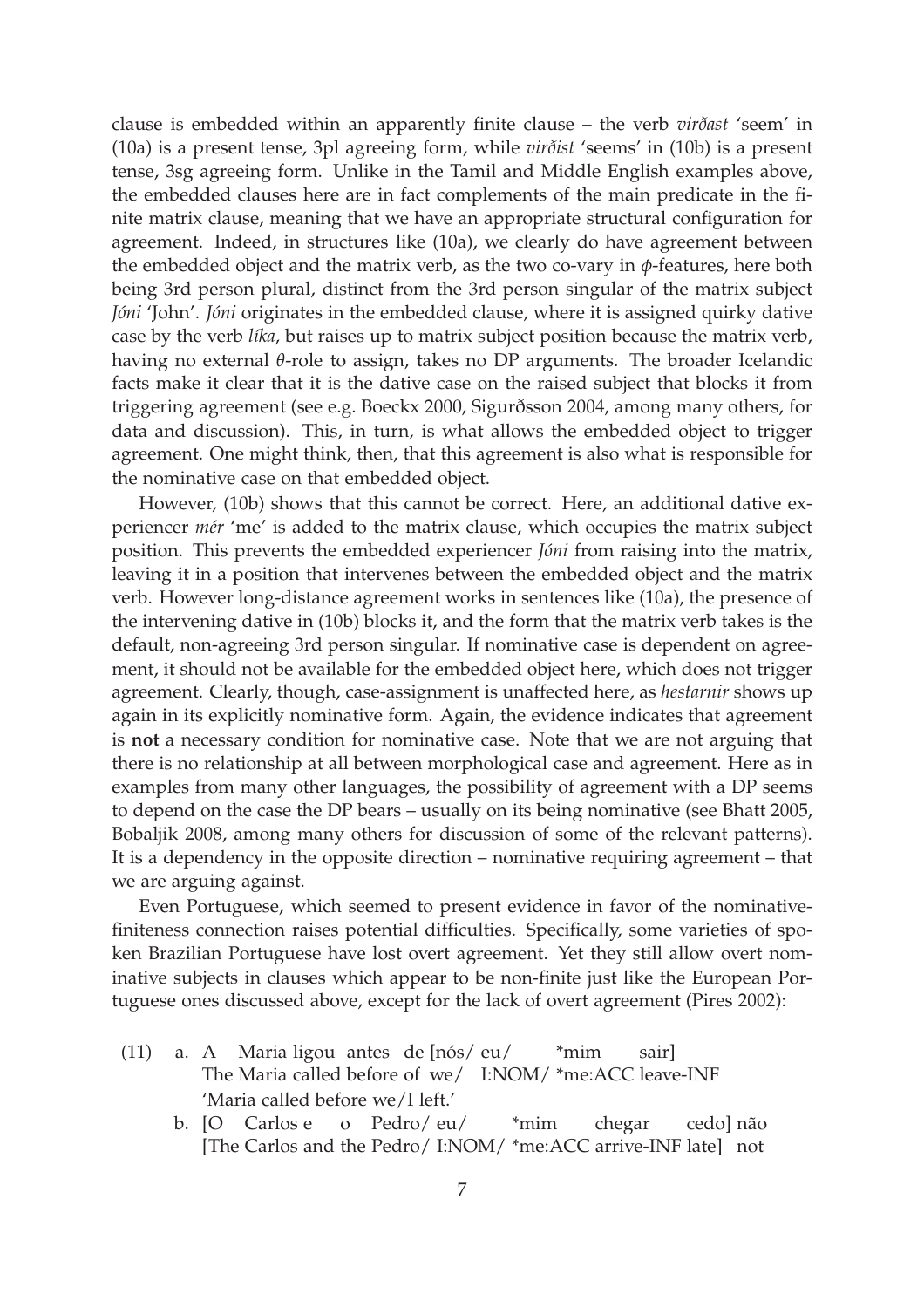surpreendeu ninguém. surprised no one 'Carlos and Pedro/me arriving late did not surprise anyone.'

If it is the special agreement found on European Portuguese 'inflected infinitives' that allows them to appear with overt nominative subjects, as argued by Raposo (1987) and often assumed since, then we should expect such nominatives to have been lost along with that agreement in the Brazilian dialects. The fact that this has not happened suggests that agreement is not responsible for the possibility of such overt DPs, but that there is a deeper syntactic property of the relevant embedded clause types in these languages that distinguishes them from prototypical infinitives that allow only silent pro as their subjects. $4$  We will return to this point in Sections 5 and 6 below.

# **4 Nominative is default case**

If nominative is not tied to finiteness, we must ask what it is that **does** determine its distribution. In other words, what assigns the nominative in the examples we've been looking at if not finite T? An important related concern is how the nominatives in these lesser known environments are related to run-of-the-mill nominatives in the subject position of unambiguously finite clauses. Is there a special mechanism for nominative assignment that comes into play in these contexts, operating in addition to what handles the nominative in standard subject positions, or should the data discussed in the previous sections lead us to propose a new unified mechanism of nominative case assignment that can handle both sets of environments and abandon any dependence on agreement?

We will argue here for an approach of the latter kind. Specifically, we propose that in the languages examined so far, nominative is simply the default case, and it appears in both finite subject position and the various other positions we've examined in just this capacity, because no other more marked case has been assigned. In this section we will show that such an approach is well-motivated and can account for the observed patterns of nominative case-marking more completely and more simply than an approach that assumes a dependence on agreement.

To begin with, we must say a few words about the assumptions about morphological case and case-assignment that we must adopt in order to make such a proposal. First, whatever is responsible for determining the positions in which DPs can and

 $4$ One could of course argue that what is responsible for the assignment of nominative case (and ultimately the licensing of overt subjects) is not morphological agreement per se, but the abstract syntactic Agree operation which underlies the morphology. One could then say that the changes in Brazilian Portuguese have only affected the surface morphology, leaving the abstract syntactic system intact. In other words, the Brazilian examples would indeed involve inflected infinitives licensing the overt nominative, the inflection would just happen to be null. However, such a position would verge on being unfalsifiable. Any time we come across data where a nominative is found in the absence of overt agreement, we can rescue the proposed correlation by positing abstract agreement.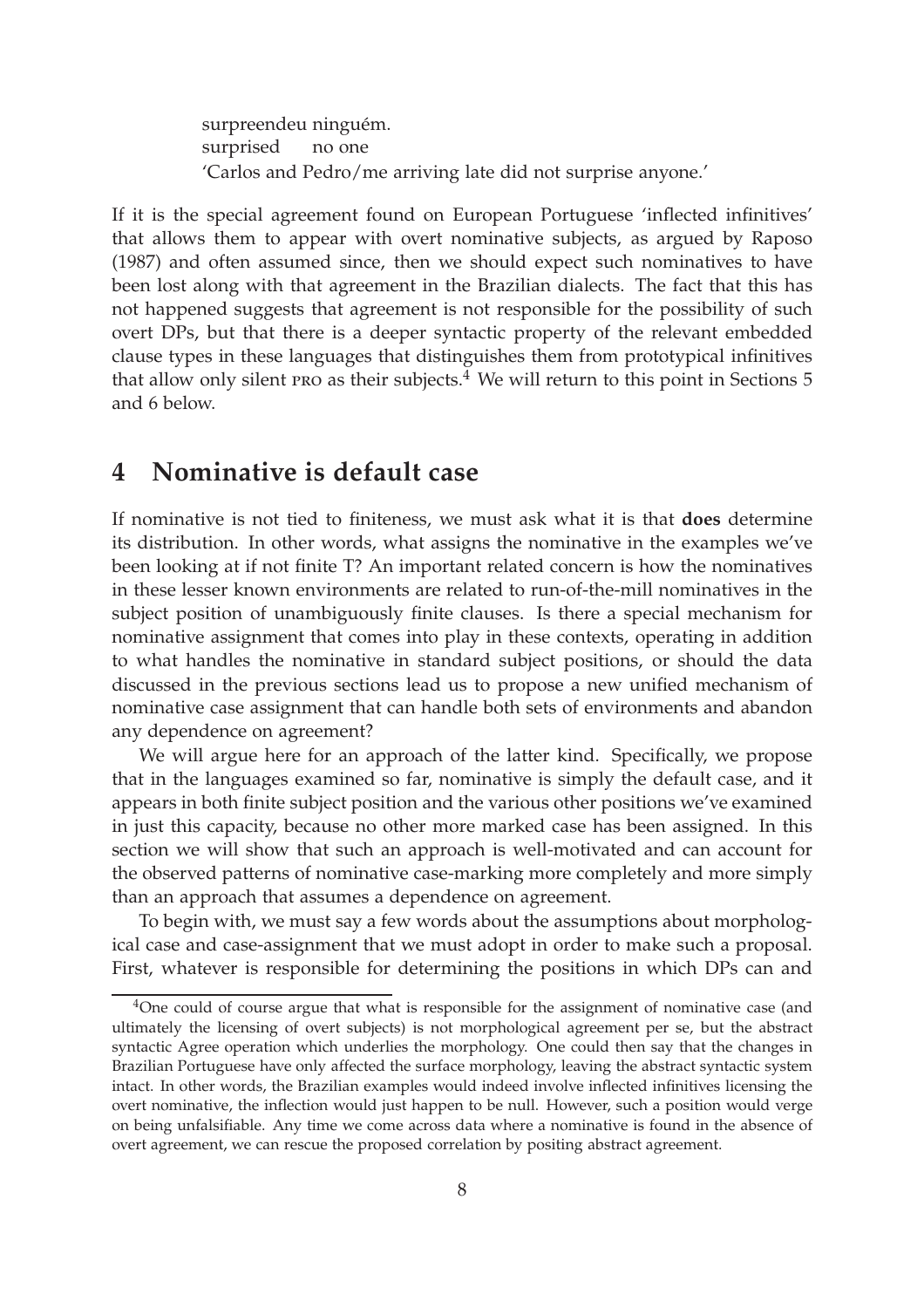cannot be overt, it is independent of morphological case. We will discuss this point in some detail in Section 6. What is relevant for now is the simple point that if there is such a thing as a default case, we cannot explain the obligatory covertness of DPs in certain positions as resulting from the failure of case to be assigned, since the default case should be able to appear and trivially license overt DPs in all positions. Second, we assume that each morphological case is assigned according to a rule or principle that specifies the conditions under which that case is appropriate. The form of such rules, the conditions to which they are sensitive, and the stage of the derivation at which they apply are not crucial for our purposes – all that matters is that for a given DP in context, the conditions for the assignment of each specific case either will or will not be met.

Given this background, we propose that in any language with a morphological case system, there will always be one case which functions as the default. When the conditions for assignment of all other cases fail to be met for a particular DP, that default case will be assigned to it. This is just another instance of an 'Elsewhere' as commonly found in morphological and phonological systems (as discussed by Kiparsky 1973, and in much subsequent work). In the languages we have been discussing up to now, we propose that it is the nominative that serves as the default case, and indeed this seems to be the common pattern in languages with nominative-accusative case systems.

In fact, evidence for the existence of default case and for the status of nominative as the default in many familiar languages has already received a fair amount of discussion in the literature (first and foremost, see Schütze 2001). The contexts that have most frequently been mentioned in this connection are ones where the relevant DP appears somehow outside of a normal sentential context, e.g. citation forms, appositives and vocatives. Perhaps the most convincing examples come from left dislocation. A priori, we might expect the dislocated DP to agree in case with the resumptive element with which it is coreferent, and indeed it often does. However, sometimes this concord fails (under conditions that may differ across languages), and a default case shows up, as in the following examples from Schütze (2001) showing the same pattern in five different languages:

- (12) a. Me, I like beans. (English)
	- b. Der/\*Dem Hans, mit dem spreche ich nicht mehr. the:N/\*D Hans with him:D speak I not more 'Hans, I don't speak with him anymore.' (German)
	- c. Vanja/?Vanju, ego John:N/?A him:A I don't like ja ne ljublju. 'John, I don't like him.' (Russian)
	- d. al-kitaab-u qaraPt-u-hu. the-book-N read-1SG-it 'The book, I read it.' (Arabic)
	- e. Strákarnir, við þá hafði boys-the:N with them:A had never been spoken aldrei verið talað.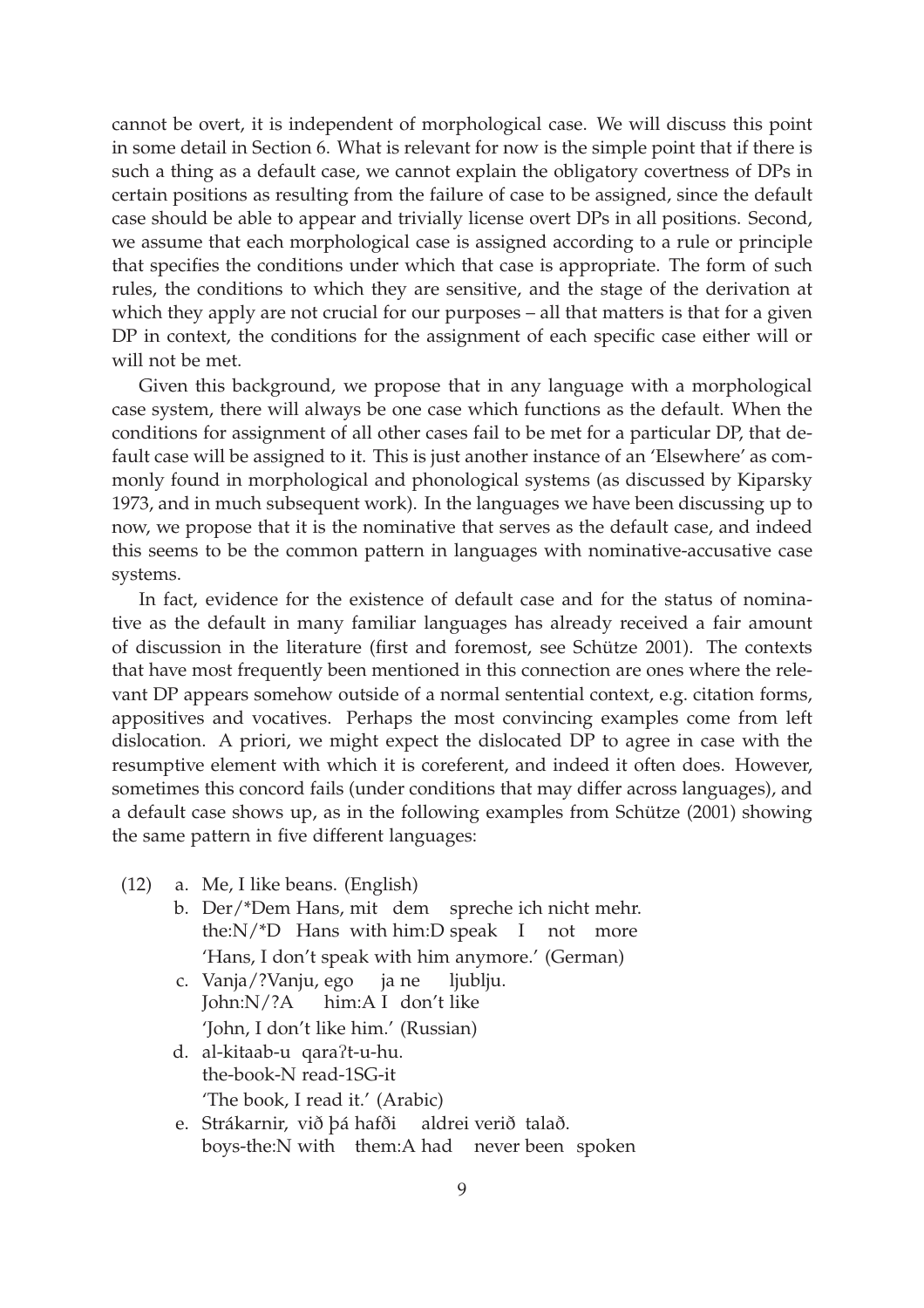#### 'The boys, they had never been spoken with.' (Icelandic)

The case that we get in this context is indeed nominative in each of these languages – with the notable exception of English, which we will discuss in detail in Section 4.1. Indeed, in each of these languages we find the recurring pattern of nominative showing up in various environments where normal case rules do not apply (again, see Schütze 2001).

While evidence of this kind is strongly suggestive of the idea that the nominative can appear as a default case in these languages, it leaves two questions unanswered. First, why is it the nominative and not the accusative or some other case that is the default in so many languages? Second, what is the connection between the nominative that appears in the clear default contexts and the one that appears on subjects of prototypical finite clauses? We would like to argue that the answers to these two questions are intimately related.

The status of the nominative as the default case is a recurrent pattern across languages, and thus it would be hard to argue that this is merely coincidental. We can make sense of it if we consider in a bit more detail the conditions under which the various cases are assigned in nominative-accusative languages. First, we need to single out the non-structural cases – i.e. what are variously called inherent, lexical and quirky cases. $5$  However, the non-structural cases can usefully be classed together in distinction to the structural cases. They are assigned by a specific syntactic head – depending on the particular example and theory adopted, a P, Applicative head or lexical verb or adjective – in highly local fashion to (one of) its thematic argument(s), and they take precedence in a clear way over the structural cases – if a DP meets the conditions for both a structural and a non-structural case, it will bear the nonstructural case (see e.g. Yip, Maling, and Jackendoff 1987).

The structural cases, on the other hand, are generally thought to be assigned in a rather different way, though details of implementation vary widely across specific theoretical proposals. Theories differ in whether these cases are assigned by functional heads and if so which ones, and what kind of syntactic relation or operation implements that assignment. What they have in common is that the structural cases are not tied to specific thematic relations or lexical items and do not require as strict a type of locality for their assignment. Furthermore, there is a consensus that the pair of structural cases in typical nominative-accusative languages are in a kind of dependency relationship, as has been discussed by Burzio (1986), Yip et al. (1987), Marantz (1991), Bittner and Hale (1996), Sigurðsson (2006) and McFadden (2007). Specifically, accusative is only assigned in the presence of the right kind of higher structural argument – typically marked nominative. We can abstract away from the (highly controversial) details of formalization of this relationship, and characterize the basic idea as follows:

#### (13) **Dependent accusative**

 $5By$  lumping these together, we are not claiming that they are just different names for a single type of case, as there are good reasons to make at least some of the distinctions that underlie the choice of different labels here (see e.g. Woolford 2006).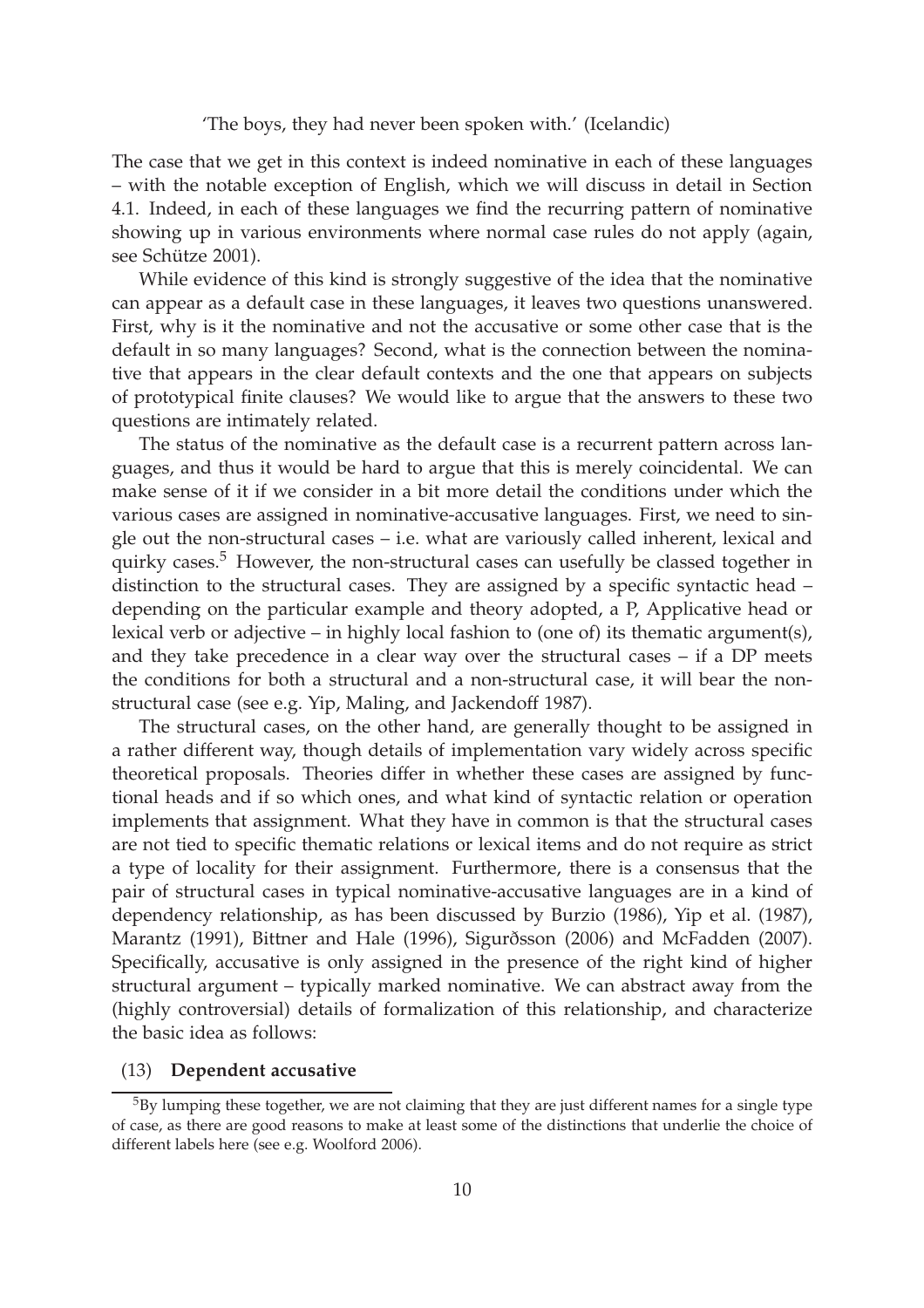When two DPs occur in the same minimal domain, and neither one bears a non-structural case, assign accusative to the lower one.

The reference to a minimal domain in this definition is replaced in specific implementations by notions of locality like the phase, clause or co-argumenthood, preventing e.g. the assignment of accusative to the subject of an embedded unambiguously finite clause in dependency on the matrix subject. $6$  The reference to non-structural cases simply reflects the fact that these take precedence over the structural cases as mentioned above. If a DP can be assigned a non-structural case, it will not be able to bear dependent accusative. It is perhaps less obvious why we insist that the higher DP in the dependency relationship also bear a non-structural case. The simple fact of the matter is that in most nominative-accusative languages, dependent accusative does not appear on the object of a verb with a non-structurally case-marked subject. Instead, that object bears nominative, as in the Icelandic example in (14) below, repeated from (9b) above.

(14) Honum mundu him.par would.3pL not like.inf they.nom ekki líka þeir. 'He wouldn't like them.'

This is of course part of the reason for thinking that there is a dependency between the structural cases. It is not immediately obvious whether the dependency requires actual nominative on the higher DP or just a DP that is not marked with a nonstructural case, but either way the requirement will not be met in sentences like (14), thus the object cannot be marked accusative. $7$ 

Regardless of the details of how the dependency is to be analyzed, there is consensus that while accusative case is dependent in this fashion, the nominative has no corresponding restrictions. It is the unmarked member of the structure pair. We would like to argue that the default status of the nominative is tied to precisely this fact. The fact that nominative is unmarked with respect to the accusative is just a specific instantiation of the fact that it is unmarked with respect to all other cases.

Indeed, given this background it is natural to suppose that when the nominative appears it is always as the default case, not just in exceptional contexts like left dislocation, but also in run-of-the-mill instances where it marks the subject of prototypically finite clauses. Consider that, in a simple transitive clause, where nothing is present which can assign a non-structural case, the object will be assigned accusative by rule (13). For the subject, this rule will not be able to apply, thus if nominative is the default case, it will be predicted to appear here without the assumption of anything further, like a specific rule for assigning nominative in connection with agreement.

 $6$ Note that, whatever the correct notion of locality here is, it is clearly and uncontroversially less strict than that required for assignment of the non-structural cases.

 $7$ The issue turns in large part on the analysis of ECM infinitives, where the embedded object receives accusative below an accusative – rather than nominative – subject. See Sigurðsson (2006) and McFadden (2009) for some discussion.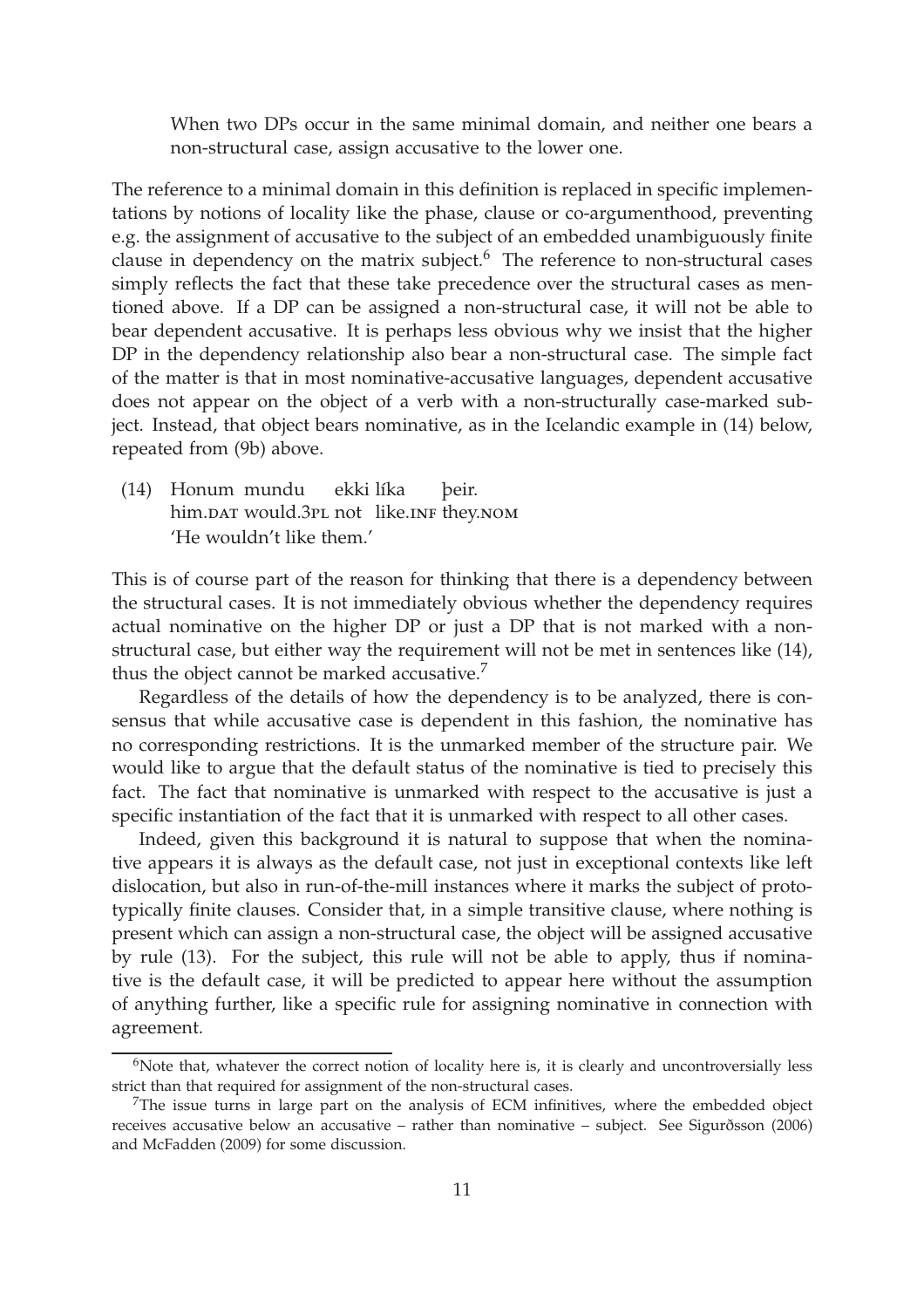Now, in order to properly evaluate this proposal, it is crucial to keep in mind exactly what we mean by default case here. There is a common misconception, based on a fixation on examples like those in (12) above that, because default case functions as a last resort when all else fails, it should somehow be restricted to marginal contexts like left dislocation, and thus be uncommon. But of course the logic of how Elsewhere operates in linguistic theory, and a basic observation of how defaults work in clear empirical cases, tell us that we should have no such expectation. Elsewhere forms are precisely **not** restricted, and can and will show up in any context where none of the paradigmatic alternatives is licit. If those alternatives have heavy restrictions, this may mean the majority of all relevant contexts. E.g. in English the /z/ suffix is the default marker of the plural on nouns and is used in the vast majority of contexts, since the alternatives,  $/\emptyset$ , vowel mutation,  $/\text{on}/$  and  $/\text{ron}/$  are all highly restricted. Thus there is no reason for us to expect that the nominative as default case should be particularly uncommon.

Note furthermore that if we accept the evidence presented by Schütze (2001) that languages like Icelandic use the nominative as a default case in at least some contexts, the only alternative to what we are proposing here is that there are in fact two kinds of nominative in such languages – one that is assigned by some mechanism to subjects of prototypical finite clauses, and another that appears by default. Now, it may well be that such an analysis is correct. There are other examples of cases that seem to have two distinct means of assignment, e.g. there is good evidence that German and Icelandic have non-structural instances of accusative in addition to the structural instances assigned by something like  $(13).<sup>8</sup>$  However, our null hypothesis should clearly be that each case has a single means of assignment, and we should only depart from this if there is clear evidence that two distinct rules or operations are necessary. We are aware of no such evidence for distinguishing two types of nominative, thus we submit that default case status should be extended to subjects of prototypical finite clauses.

Crucially, this reasoning extends equally well to subjects (and, sometimes, objects) in non-agreeing positions as well. If nominative is generally the default case in nominative-accusative languages, we expect it to appear in such positions whenever the conditions for accusative and non-structural cases are not met. We thus have an explanation for the mysterious nominative case in the examples from Tamil, Middle English, Icelandic and Brazilian Portuguese that we discussed in Section 3 above. Consider again the Tamil example (7a) from above, repeated here as (15):

(15) [**vasu** vasu.nom poori.acc fry-inf poori porikk-a] raman raman.nom flour.acc buy-pst-m.3sg maavu vaangi-n-aan 'Raman bought flour for Vasu to fry pooris'

The verb *porikka* 'fry' in the adjunct embedded clause is not associated with any lexical case, and there is nothing else in the clause to assign a non-structural case. The subject DP *Vasu* in the embedded clause can thus be considered for the structural cases. The

<sup>8</sup>See e.g. McFadden (2006) for evidence and discussion.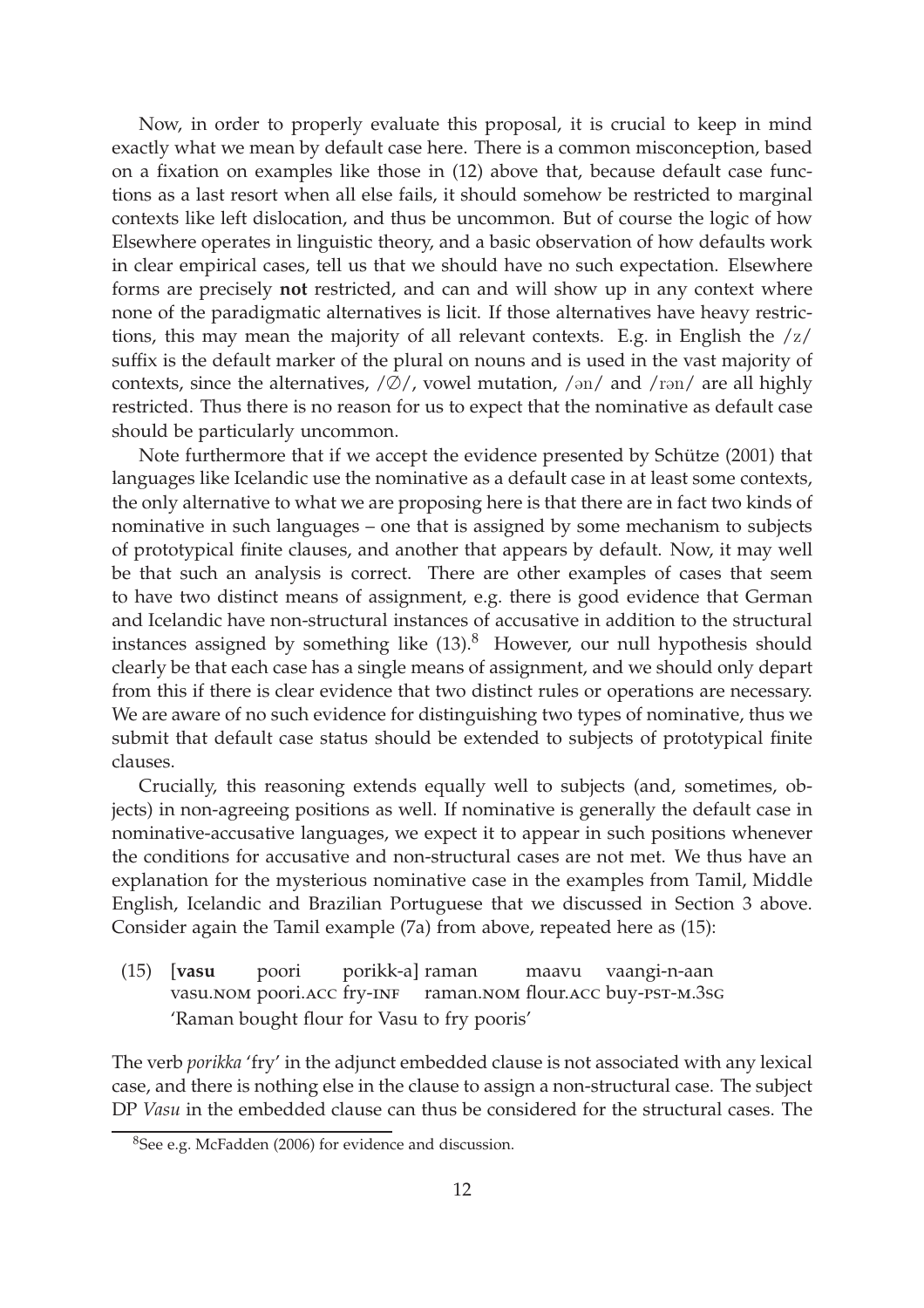conditions for assignment of accusative in (13) are not met, because there is no higher DP in the relevant minimal domain.<sup>9</sup> Thus *Vasu* receives nominative as the default case, and the facts are correctly accounted for. Theories that tie the nominative to finiteness or agreement, on the other hand, are at a loss to handle such examples in an insightful way.

#### **4.1 Excursus on English**

As noted above, English doesn't immediately seem to fit in with what we are claiming here. The left-dislocated DP in (12a) has the oblique form *me* normally found on objects, not the nominative form *I* normally found on subjects of prototypically finite clauses.<sup>10</sup> Indeed this seems to be the clear default case in the language, at least in most colloquial varieties (see Parrott 2007, for discussion of the facts, which are far more complicated and interesting than we can do justice to here). We must ask then why English should differ from Tamil, Icelandic, German and other languages in this way, and whether this constitutes a problem for our analysis.

We would like to argue that the crucial point is that English does not have the same structural case system as the typical nominative-accusative languages listed above. In particular, the alternation between the two structural cases is not actually determined by anything like rule (13). This can be shown e.g. by the fact that both nominative and oblique are possible on the sole DP in a clause:

(16) a. I'm eating.

b. Us linguists dress well.

Instead, there is a very different kind of rule at work, and its operation can be seen nicely in the contrast between (16a) and (16b). It seems that nominative is assigned to a pronoun that is by itself in the specifier of tensed T. If anything gets in the way – like the modification structure in (16b) – nominative assignment fails, and the oblique shows up as the default case. The crucial point is that in English, it is the nominative for which there are special conditions. Thus it is the nominative which is marked, and the oblique which is the Elsewhere, the default. Put somewhat differently, the English 'nominative' is not really the same kind of case as what we call nominative in typical nominative-accusative languages, hence we should not be surprised that it does not function as the default case in the language.

In principle, this is no different from the fact that, in ergative-absolutive languages, it is generally the ergative that is assigned according to specific conditions (perhaps

 $9^9$ In this example, it doesn't much matter how we define the minimal domain for (13), as the embedded clause is an adjunct, and thus we do not expect it to interact with the DPs in the matrix clause. Even ignoring this, whether we define the minimal domain in terms of clauses or phases, the embedded clause here would constitute a minimal domain of its own. Of course, *Vasu* will count as a higher DP with respect to *poori* according to (13) in this example.

<sup>10</sup>We will refer to the case of forms like *me, him, her* in English as oblique rather than accusative to reflect the fact that they have a far wider distribution than accusative forms in typical nominativeaccusative languages.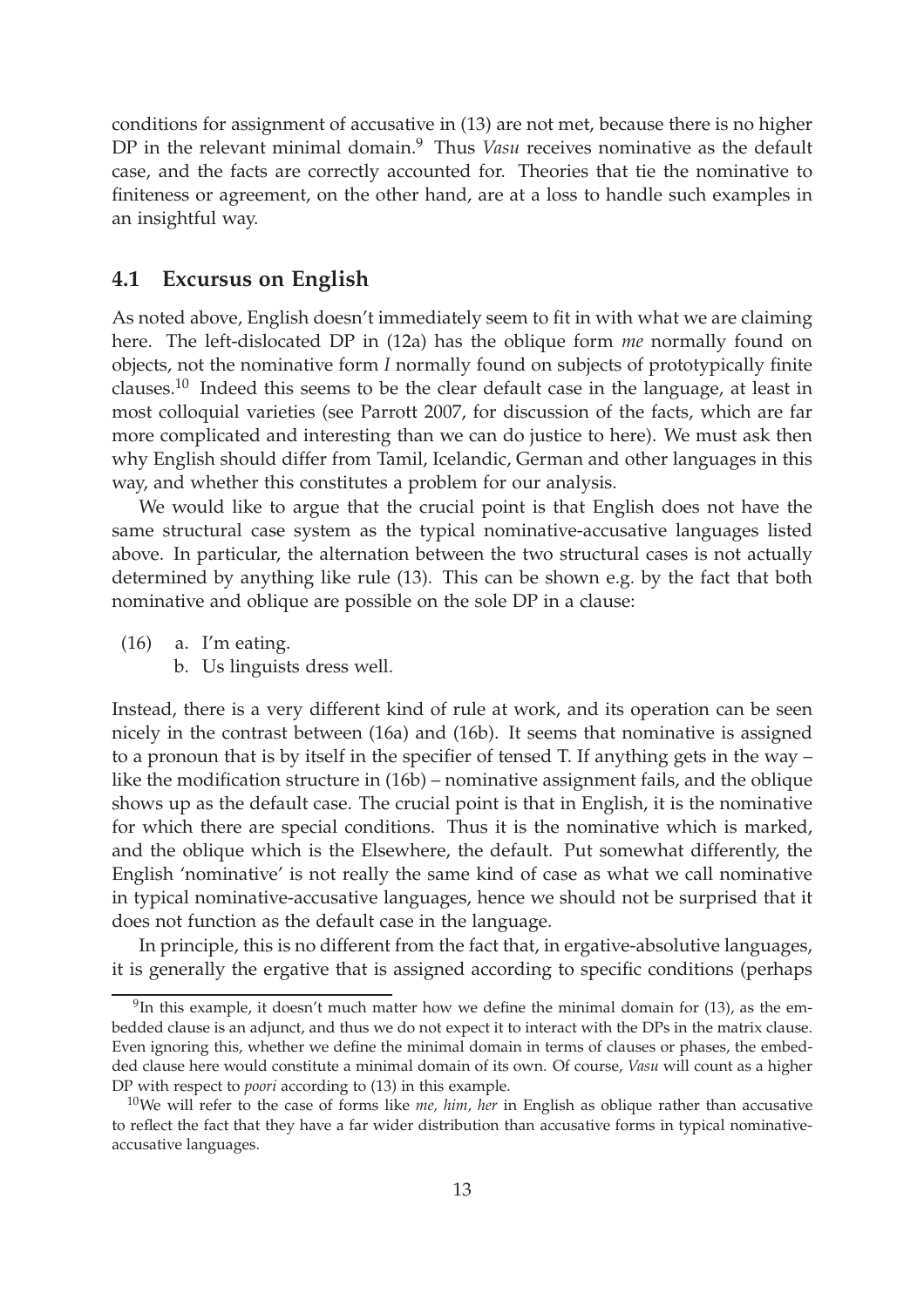quite different from the conditions on accusative in nominative-accusative languages. See e.g. Woolford 1997, Legate 2008, for discussion), while the absolutive functions as the default. Given the obvious differences between nominative-accusative and ergative-absolutive systems, we know that there must be some parametrization in the way that languages assign their cases. The claim of a system like ours involving default case is that the differences are specified purely in terms of the rules for the non-default cases, with the distinct distributions of the default case across languages falling out from this.

# **5 Why does it look like nominative depends on agreement?**

In spite of the preceding discussion, there is still no denying that there is a strong tendency in many languages for nominative case to coincide with agreement. This is initially puzzling under our account. If there is no actual dependency between the two, why do they tend to co-occur? Put another way, if nominative case is not assigned in connection with agreement, why don't we see nominatives more frequently outside of agreement-triggering subject position? We would like to argue that this falls out in large part from restrictions on the overt pronunciation reference of subjects in embedded clauses, which interact with case-assignment rules, but are strictly orthogonal. In brief, the idea is that in most positions outside the subject of prototypical finite clauses, nominative case is either specifically ruled out or systematically obscured by independent factors.

First of all, the operation of rule (13) combined with the fact the nominative is the Elsewhere case, will normally keep the nominative out of non-subject positions. Objects will generally be in the same minimal domain as a higher DP, thus will usually be assigned accusative. The exception is when this higher DP is marked with a non-structural case, which bleeds the assignment of accusative to the object via (13). In such circumstances, demonstrated in (17) repeated again from above, we do indeed find default nominative outside subject position as our theory predicts:

(17) Honum mundu him.par would.3pL not like.inf they.nom ekki líka þeir. 'He wouldn't like them.'

Subjects are of course different – being the highest DPs within a clause, they are generally also the highest DPs within the relevant local domain for (13), thus we can understand why they generally will not bear accusative and, being rather the typical bearers of nominative.

Still, this does not explain why we don't see more nominatives in the subject positions of non-finite clauses. We think that this is because of the combined operation of two distinct factors, each of which blocks the appearance of clearly nominative DPs in one group of non-finite clause types. The first is that many types of non-finite clause have special case-assignment mechanisms which apply to their subjects because of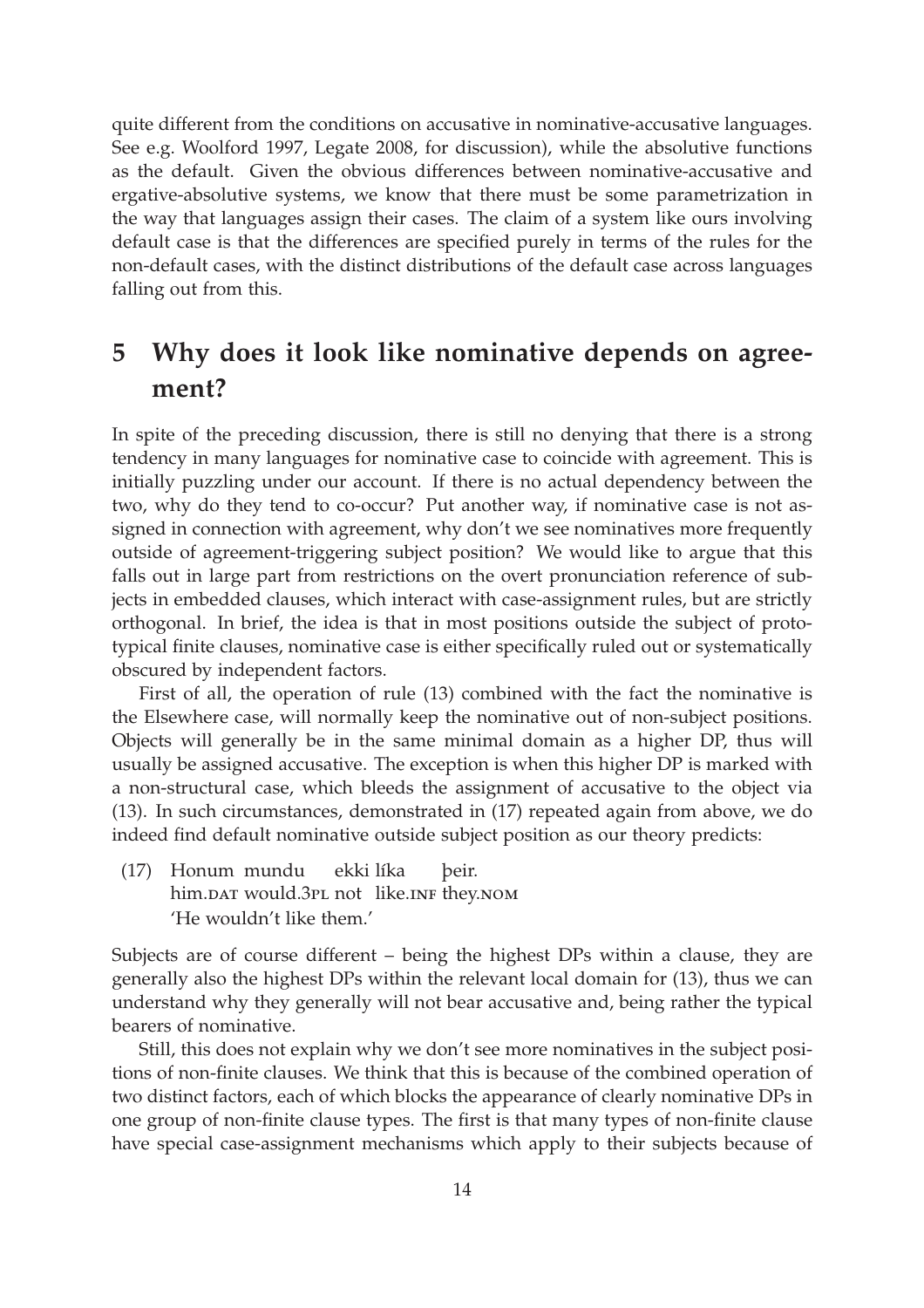the distinct structural status of the clauses themselves. E.g. in many languages certain classes of non-finite clause are in some sense nominal behavior and thus assign genitive case to the highest structural DP. Similarly, non-finite clauses are often structurally smaller than prototypical finite clauses. This can have the result that they do not constitute distinct minimal domains for purposes of case-assignment, such that (13) can assign accusative to the subject on the basis of a dependency on a DP in a higher clause – roughly the phenomenon of ECM. E.g. in (18a) the embedded clause is fully finite, with the main verb bearing agreement and tense-marking, while in (18b) it is unambiguously non-finite, bearing neither.

- (18) a. Ich I.nom hear that the.nom train arrive.3sg höre, [dass der Zug ankommt]. 'I hear that the train is arriving.'
	- b. Ich I. NOM hear the. ACC train arrive. INF höre [den Zug ankommen]. 'I hear the train arrive.'

In the former example the embedded clause constitutes a minimal domain of its own, and the embedded subject is marked with default nominative. In the latter, the embedded clause constitutes no such domain, and the embedded subject is clearly marked accusative, under our analysis because of the dependency relation with the matrix subject *Ich* 'I', triggering rule  $(13)$ .<sup>11</sup> Since we are arguing that nominative is an Elsewhere case, this sort of pattern is precisely what we should expect. Any more marked case will take precedence over the nominative, so we should not be surprised to see the nominative edged out in specific contexts where special mechanisms are available to assign other cases.

The second and perhaps more important factor which blocks clear nominatives in non-finite clauses is the appearance in the relevant positions of a controlled pro subject whose case is not overtly apparent. Of course, one of the claims of Case theory was that the appearance of silent pro in such infinitives was due to the unavailability of nominative case, so we have to be careful here. However, there is ample evidence that this is simply incorrect: the lack of an overt subject does not necessarily mean the unavailability of nominative case. Consider the Icelandic example (19) from Sigurðsson (1991):

(19) Strákana langaði til að pro komast allir boys-the:A wanted for to PRO get all:N.PL to party-the í veisluna. 'The boys wanted to all get to the party.'

The adjective *allir* in the embedded clause shows nominative plural agreement. This cannot be agreeing with anything in the finite matrix clause, because the coreferent DP there – *strákana* 'the boys' is accusative (*langa* 'want' being one of the verbs that

 $11$ Note that there is independent support that the embedded clause in (18a) constitutes a domain for locality while that in (18b) does not from other syntactic behaviors like reflexive-binding and scrambling.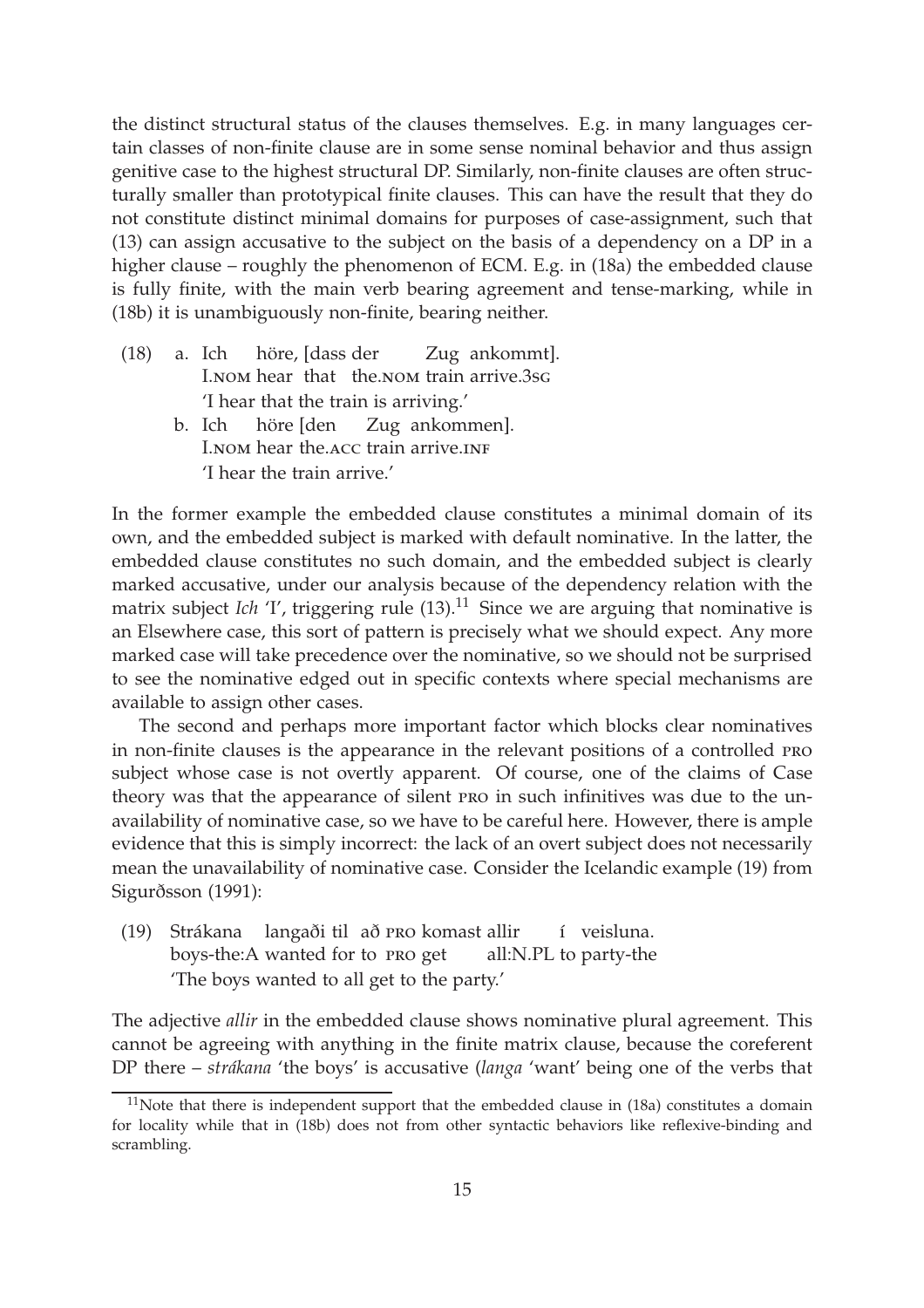assigns quirky accusative to its subject), not nominative. Instead, it must be agreeing with pro in the embedded clause, which thus must be nominative, even though the embedded clause is non-finite (see vanden Wyngaerd 1994, for similar data from Latin and Ancient Greek).

Consider what this means. The nominative is generally available and typically is assigned to the subject of non-finite clauses, provided the conditions for no more marked case are met. However, we typically do not see it, because these clauses require their subjects to be covert for independent reasons. Only in special circumstances in languages with the right morphological resources do we find evidence for this nominative, but this is a fact about the conditions on when subjects may and may not be overt, not about the assignment of nominative case. What exactly does control the distribution of overt subjects is an extremely difficult question and goes beyond our central aims for this paper – as long as the conditions are orthogonal to case-assignment, our central claims about the independence of nominative case from finiteness and agreement and its status as default case can be maintained. In the following Section we will offer some suggestive discussion of these issues, falling well short of a real account of subject DP distribution, but offering some support for its orthogonality from nominative case.

# **6 What regulates subject DP distribution?**

We have presented evidence to show that a subject DP may appear with nominative case in finite and non-finite clauses alike – despite appearances, there is no direct causal relationship between the finiteness of a clause and its ability to host a subject with nominative case. The reason it looks like there is a correlation between nominative case and finiteness is because the subjects of nonfinite clauses are typically covert – thus, the case marking on these subjects is (trivially) non-apparent. That is, it is not the case that subjects of nonfinite clauses are covert because they lack nominative case; rather, these subjects are covert for independent reasons. Covert subjects of nonfinite clauses may indeed carry nominative case (indeed, structures like that in (19) indicate that they do) – but this is obscured because of the subjects' morphophonological silence.

In the section immediately below, we discuss what the independent factors governing subject (c)overtness are – in doing so, we will hope to show that nominative case itself does not play a part. We propose that the factors governing a subject's status as silent or overt are tied to the degree of syntactico-semantic clausal dependency and on the manner in which the clause is anchored to its selecting predicate.

#### **6.1 Syntactico-semantic restrictions on DPs: reference**

If, as we argue here, subject DP distribution is strictly dissociated from Case licensing, what is it actually regulated by? Following Sundaresan and McFadden (2009), we propose the following. Contrary to Case theory, DPs themselves have no special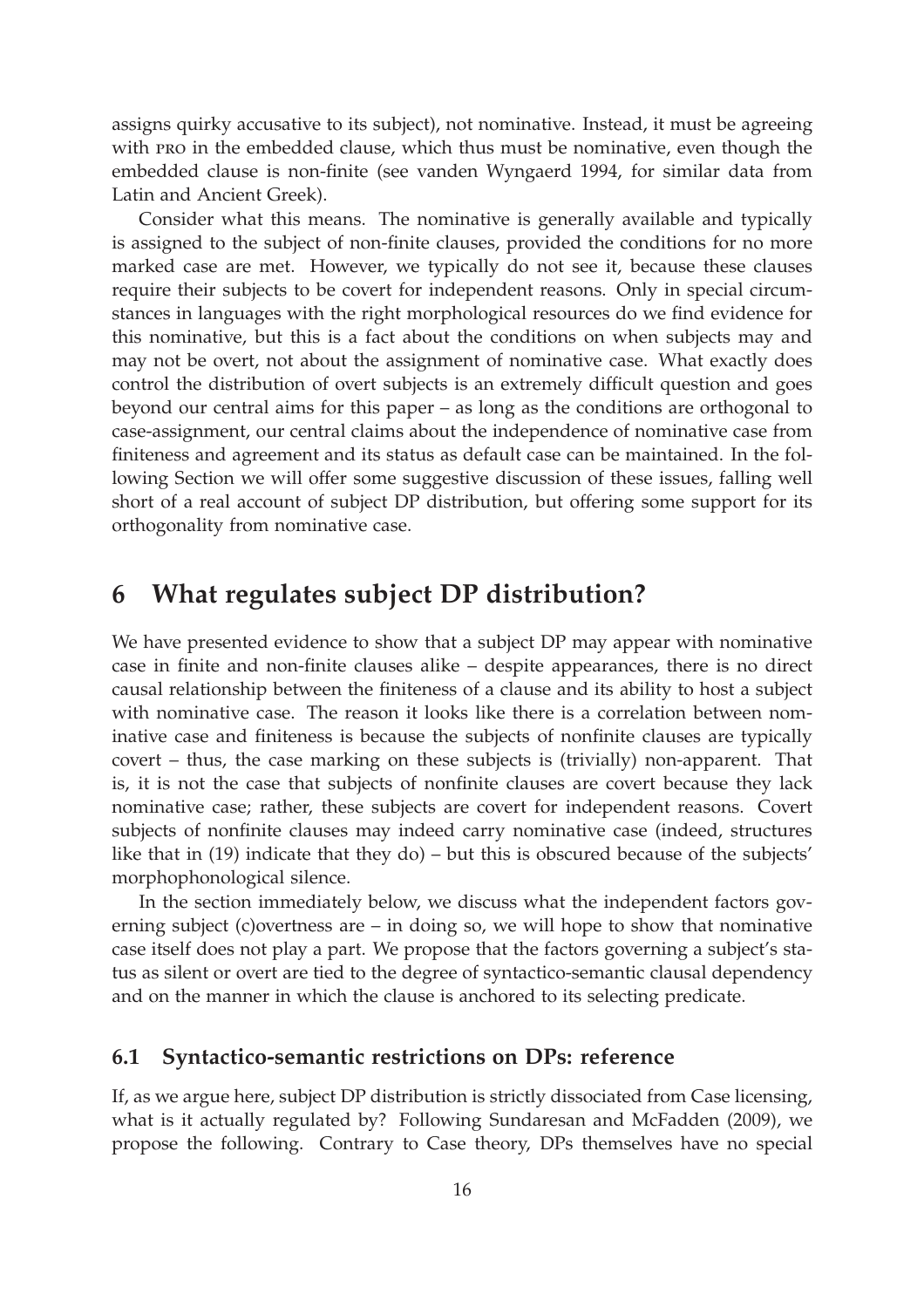|        | ANCHORING   CLAUSAL (IN) DEP. | SUBJECT (IN) DEP. | <b>SUBJECT EXAMPLE</b>          |
|--------|-------------------------------|-------------------|---------------------------------|
| Compl. | temp./mod. anaph.             | anaphoric         | controlled PRO under try        |
| Compl. | temp./mod. dep.               | coreferent/indep. | OC PRO/indep. under want        |
| Adj.   | independent                   | anaph./indep.     | purpose adjuncts in Tamil       |
| Compl. | independent                   | independent       | subj. of that-CP under discover |
| Root   | independent                   | independent       | indep. subject of root clause.  |

Table 1: Selectional restrictions on clauses and on their subjects

needs and must obey no special rules beyond theta-selection and the standard rules conditioning the merge of any element in the structure.

Briefly, we propose that the properties of a subject DP fall out of syntacticosemantic selectional restrictions on complementation and clausal embedding in general, which are imposed by c-commanding functional heads. These restrictions influence subject DPs only indirectly. The embedded subject is not directly selected – what *is* selected by the higher functional head (a higher *v* or C) is actually a type of clause. The degree of temporal/modal dependency of this embedded clause on its matrix one as well as the way in which it is anchored to the matrix (e.g. via adjunction, complementation or conjunction – to name three broadly classified anchoring strategies) in turn affect the syntactico-semantic properties of the subject that occurs in this clause. Many of the selectional restrictions on clauses and, in turn, on the subject DPs of these clauses, particularly the syntactico-semantic ones are, moreover, cross-linguistically consistent – allowing us to draw rough generalizations like those in Table  $(1).<sup>12</sup>$ 

The generalizations in (1) are meant to depict a broad and very simplified template of the correlations between the syntactico-semantic properties of the selected clause as a whole and the nature of its subject DP. As such, the correlations portrayed in it should be treated as tendential and not as strictly deterministic in any way. That said, we can now attempt to flesh out the templatic relationships in (1) as follows.

Obligatory control infinitives selected under *try-*class predicates instantiate the first paradigm. Such clauses tend to be temporally anaphoric on their matrix clause and tend to take anaphoric subjects that are covert (in other words, they take obligatorily controlled pro-subjects):

- (20) a. John<sub>*i*</sub> tried [ $PRO<sub>i</sub>/*$  for Bill to eat the rice].
	- b. Raman*<sup>i</sup>* Raman.nom PRO/\*Vasu.nom rice.acc eat.inf pro/\*Vasu saadatt.ai saappi.d.a paa.tt.aan try.pst.3msg 'Raman*<sup>i</sup>* tried [pro*i*/\*for Vasu to eat the rice].'

Clauses that are selected by *want-*class predicates tend to be less anaphoric on their matrix clauses than those selected by *try-*class verbs. Such clauses take controlled

 $12$ In describing the degrees of clausal dependency in Column 2 of Table (1), we appropriate the terminology proposed in Landau (2004) who essentially introduces a dependency hierarchy with anaphoric clauses being the most modally and/or temporally dependent on their embedding ones, dependent clauses being somewhere in-between and *that-*CPs and root CPs being fully functionally independent.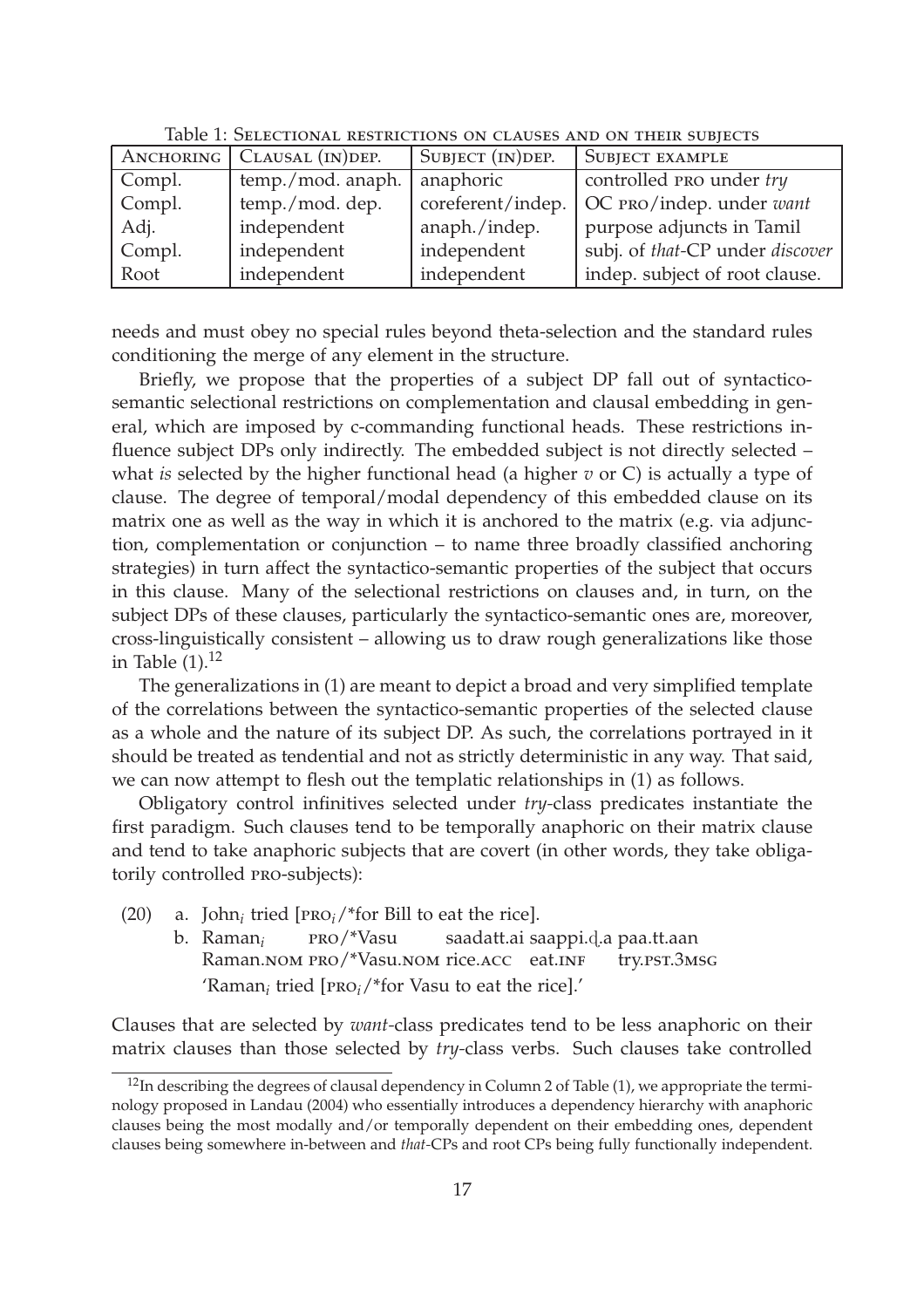pro subjects but they can also take overt, non-coreferential subjects – these instantiate the paradigm of dependent clauses depicted in (1). Still other contexts such as those pertaining to clausal adjuncts place no restrictions, and we get an alternation between the overt and covert subjects. This is the situation in Tamil adjunct infinitives (7):

- (21) a. John wanted [Bill/pro to eat the rice.]
	- b. [vasu/pro vasu.nom/pro poori.acc fry-inf poori porikk-a] raman raman.nom flour.acc buy-pst-m.3sg maavu vaangi-n-aan 'Raman bought flour for Vasu to fry pooris/to fry pooris.'

Finally, root clauses and other prototypical finite clauses (such as clauses embedded under *discover-*class verbs) generally do not allow anaphoric subjects (though they may have coreferent ones):

- (22) Root clauses:
	- a. John/\*pro bought flour.
	- b. Raman/pro/\*pro maavu vaangi-n-aan (Tamil) Raman/pro/\*pro flour buy-pst-m.3sg 'Raman bought flour.'
- (23) Complements of *discover-*class predicates:
	- a. Mary-Jane*<sup>i</sup>* discovered [*CP* that Bill/she*i*/\*herself*<sup>i</sup>* was flush out of money.]

What this shows is that specific verbs and other predicates differ – and, for the most part, differ in systematic and predictable ways – in what kinds of clausal complements they can select. This in turn affects the type of subject (anaphoric vs. dependent vs. independent) that may occur within that clause.

But this discussion has been merely descriptive so  $far$  – i.e. it delineates a typology of clausal selection and, derivatively, of subject selection patterns, but doesn't address the question of *why* these patterns are the way they are. Put another way, it doesn't answer questions like the following: **why** is it that *try* (and the similar Tamil *paar*) requires an anaphoric complement, while *want* (and the parallel Tamil *ve*nd) can take a less dependent one? I.e., what independent factors determine the selectional properties of specific heads? These are the questions we attempt to answer now.

It is reasonable to think that selectional behavior ultimately has a (conceptual) semantic basis. Thus, 'want' expresses a relation between an individual and a proposition whereas 'try' expresses a relation between an individual and a property which that individual will saturate. Yet other predicates don't entail a relationship between an agent and a proposition at all. Chierchia (1989) [p. 21] makes essentially the same point and proposes that selecting predicates be classified according to the following semantic characteristics (formatting ours):

- propositional predicates: [select] only S (example: 'is likely').
- relations of individuals to properties and propositions: [select] tensed S and INF/GER (example: 'believe', 'know', etc.).
- relations of individual to properties: [select] (subjectless) INF/GER (example: 'try', 'practise', etc.).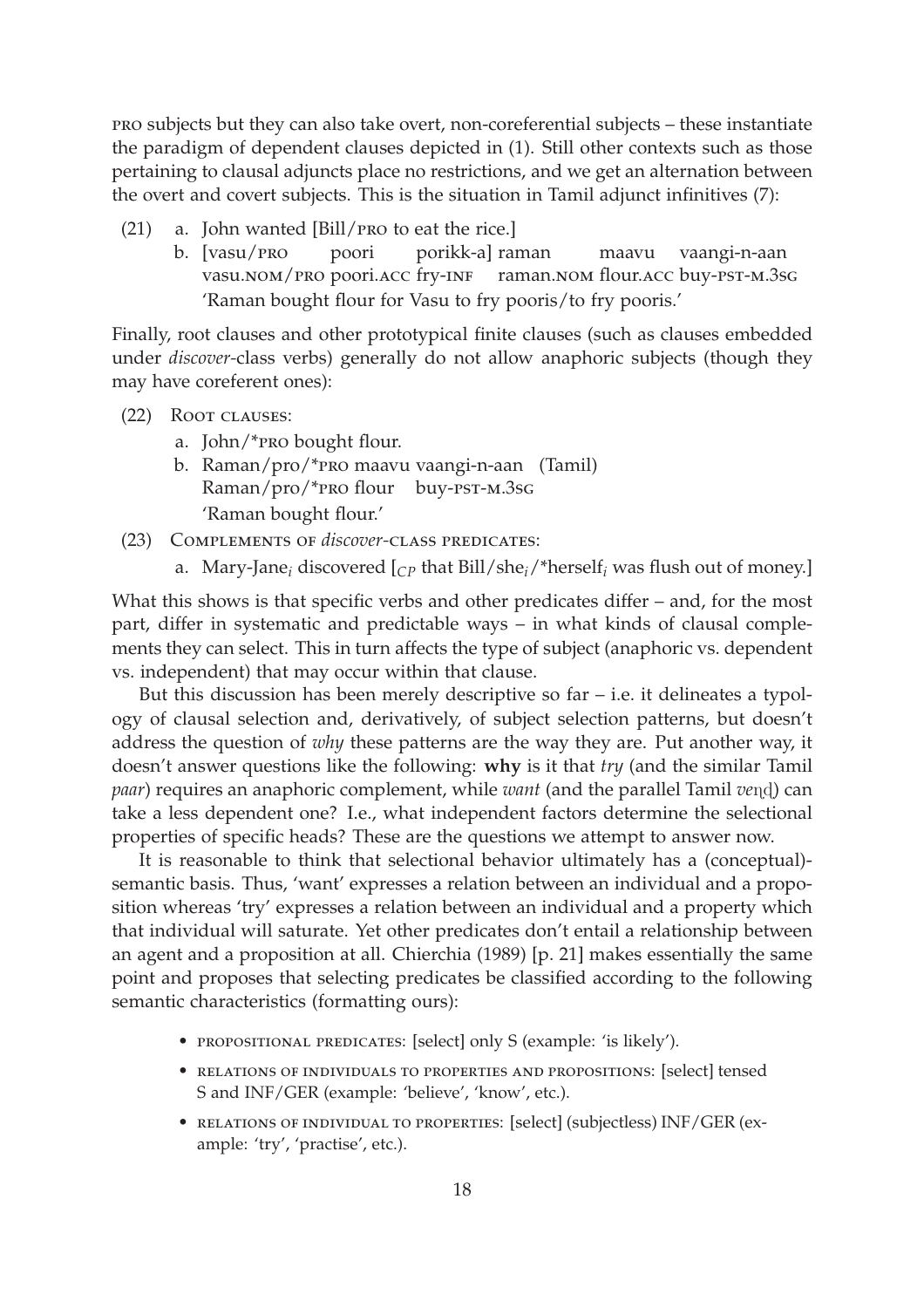The above typology embodies a non trivial claim on what relations can be lexicalized in the languages of the world. It claims that relations of individuals to propositions should alternate with relations to properties, which has consequences for syntactic subcategorization: it provides us with a markedness scale as to what to expect.

The discussion in Chierchia (1989) is primarily semantic in nature (though it is, by no means, meant to preclude the possible involvement of syntax) – whereas we are more interested in understanding the syntactic principles that are involved in the selection of clauses (and, derivatively, in the selection of subjects within those clauses). Nevertheless, the fundamental intuition that the selectional properties of (propositional and other) predicates stem from their own conceptual-semantics is one that we share with this seminal work. Landau (2004) is another important work, developed from a primarily syntactic perspective this time, that also makes claims whose intuitions we share at the core. Landau proposes that clauses be classified as (temporally and modally) anaphoric, dependent, and independent (labels that we have appropriated in our own discussion above). Importantly, furthermore, he attempts to capture the correlations between such clausal dependencies and the referential dependency of the clausal subject by means of the following rule (Landau 2004, 842, ex. 39):

*R-assignment Rule:* For  $X^0_{\lbrack \alpha \text{T}, \beta \text{Agr} \rbrack} \in \{ 1^0, \text{C}^0 \dots \}$ :  $\varnothing \rightarrow +R]/X^0$ , if  $\alpha = \beta = '+'$  $\varnothing \rightarrow [-R]/e$ lsewhere.

Put simply, the R-assignment rule states that whenever  $I^0$  or  $C^0$  are specified for  $[+T, +Agr]$ , then they automatically come to bear  $[+R]$ ; any other feature constitution  $-[+T, -Agr]$ ,  $[-T, +Agr]$  or  $[-T, -Agr]$  – is associated with  $[-R]$ . Notice that lack of [T] or [Agr] renders the rule inapplicable, i.e., no [R] value is assigned.

To fully understand Landau's R-assignment in the context of the current discussion, it should be mentioned that the various combinations of  $[\pm T]$  and  $[\pm Agr]$ yield degrees of clausal dependency which we have captured under the labels of "anaphoric", "dependent" and "independent" – terms that we actually appropriated from Landau (2004); the  $[\pm R]$  feature encodes whether the subject is referentially anaphoric or independent $13$ . Landau himself is very candid in this paper that the R-assignment rule is a stipulation and that it is not immediately apparent how to reduce it to more basic principles. Indeed, this is no trivial issue – the R-assignment rule states an explicit relationship between clausal anaphoricity and nominal subject referentiality; as such, it attempts to forge a link between modal, temporal, and nominal domains. Motivating such a connection is no small task. Nevertheless, we would like to venture the preliminary proposal here that a promising place to look for answers to this deep question is in the realm of a Kratzerian situation semantics (Kratzer To appear) which attempts to motivate the parallels between modal, temporal, nominal and, potentially also spatial, domains by means of enriching situations

<sup>&</sup>lt;sup>13</sup>Note that referential dependency need not be encapsulated in terms of a strictly binary feature; for instance, we assume that there is a third class of (accidentally) coreferent DPs that are possible under *discover-*class predicates for instance (see again (23)).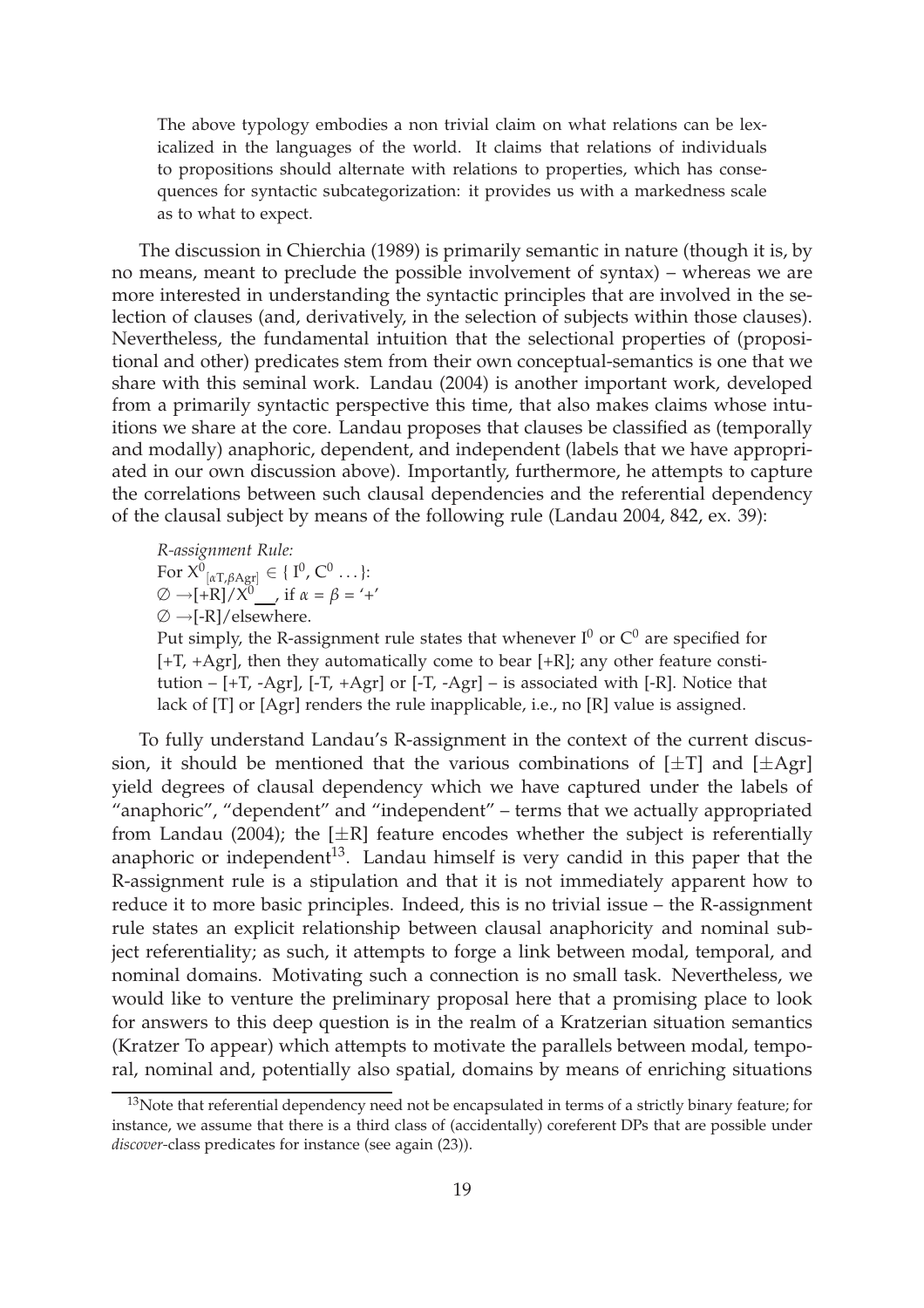| CLAUSAL (IN) DEP.                    | SUBJ. $(IN)$ DEP. | SUBJ. (C) OVERTNESS                    |
|--------------------------------------|-------------------|----------------------------------------|
| Temp./mod. anaph.                    | anaph.            | tends to be covert (OC PRO)            |
| Temp./mod. dep.                      |                   | anaph./indep.   can be overt or covert |
| Indep. root/embedded clause   indep. |                   | tends to be overt                      |

Table 2: Clausal and subject (in)dependence and subject (c)overtness

with coordinates pertaining to all these domains. Further discussion of this subject would take us too far afield and, indeed, the answers are still far from clear, so we say no more about this at this juncture. The important point to take away from this, in any case, is that purely (morpho-)syntactic operations involving case and agreement are not responsible for this correlation.

The discussion so far has revolved around the selectional properties of predicates (via intermediate functional heads), the syntactico-semantic features and anchoring properties of the clauses embedded by them and, by transitivity, the referential properties of the subject DPs of the selected clauses. Stipulations like Landau (2004)'s R-assignment principle above, are attempts to delineate a systematic correlation between clausal features and the referential features of their subjects. But there is one other point that needs to be addressed, particularly from the point-of-view of the main discussion of this paper (the nature of case and case-assignment on DPs), and this is the morphophonological overtness and silence of subject DPs. We turn to a brief discussion of this point next.

# **6.2 The orthogonality of subject reference and clausal finiteness with the (c)overtness of subjects**

There is an undeniable correlation between the finiteness of a clause and the morphophonological (c)overtness of its subject DP which can be represented by the following generalized and simplified metric:

- (24) Finiteness-Subject (c)overtness Correlation:
	- a. Subjects of finite clauses tend to be overt.
	- b. Subjects of nonfinite clauses tend to be covert.

A more intricate and fleshed-out version of (24) is given in Table (2). Perhaps more so than with the purely syntactico-semantic restrictions on DPs such as their referential (in)dependence, discussed in detail above and summarized in Table (1), we expect a greater degree of parametric variation with respect to restrictions on the morphophonological properties of DPs represented in the last column of (2). This type of variation is instantiated in the well-known typological distinction between *pro-*drop and non-*pro-*drop languages: that is, subjects of root clauses and of fully temporally independent *that-*clauses such as those embedded under *discover-*class predicates, may be morphophonologically silent in null subject languages. Coversely, at the other end of the finiteness cline, the subject of a nonfinite clause may be overt as we have already seen in this paper for languages as wide ranging as Hungarian,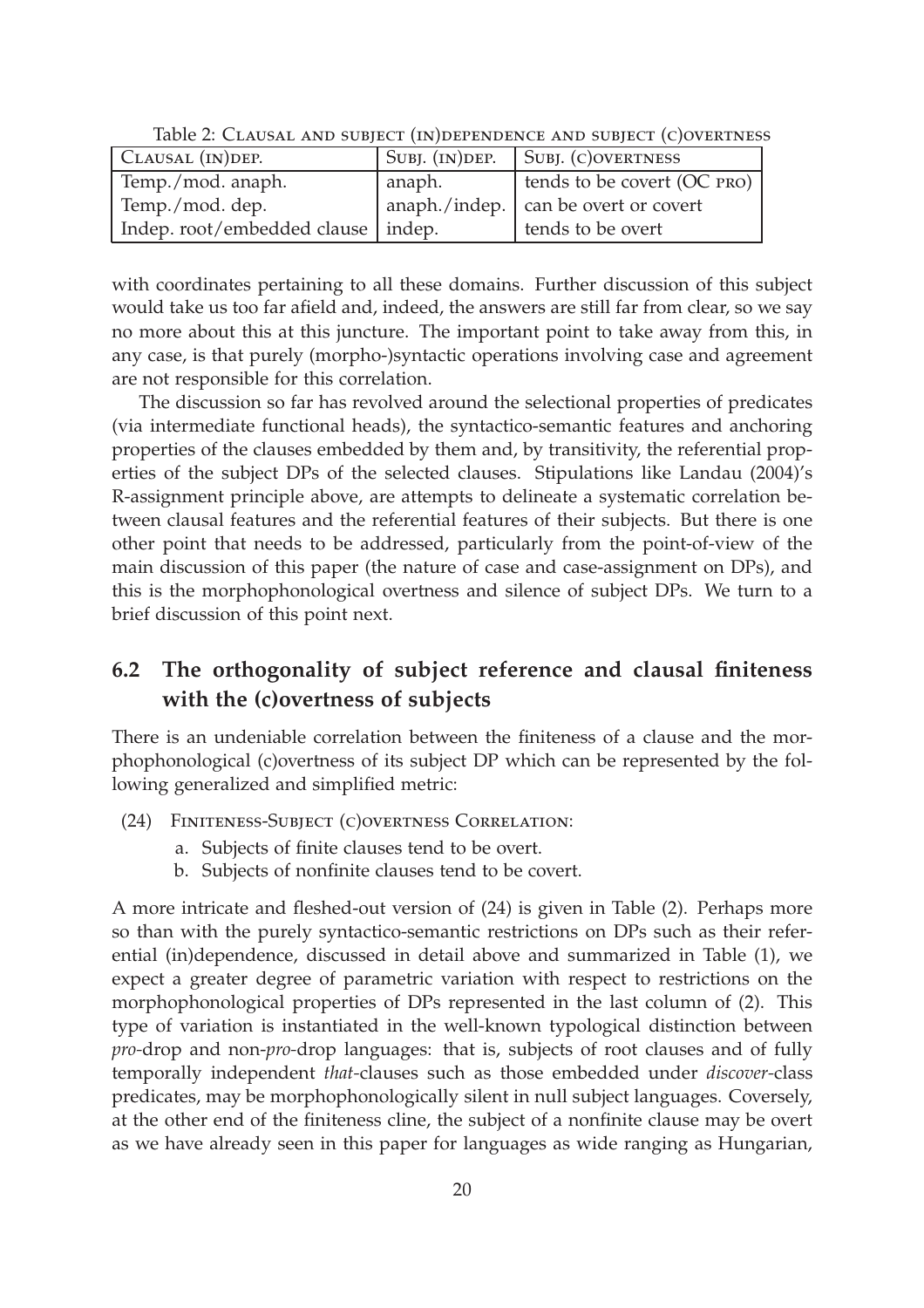Italian, Middle English and Tamil. Nevertheless, the tendencies encapsulated in (24) are fairly robust. Standard Case theory tried to explain these correlations by claiming that subjects of non-finite clauses were caseless (or, in the Minimalist version (Martin 1996), received a special "null" Case) which in turn prevented them from being spelled out. One of the main goals of this paper has been to argue for severing the connection between subject case and clausal finiteness and, by extension, to subject pronounceability. But this means that the broad correlation between finiteness and subject (c)overtness must fall out of independent factors and in the rest of this section, we discuss what these factors might be and what conditions they themselves may be regulated by. At the outset we would like to clarify that the precise formal characterization of the properties that affect the pronounceability of a DP remains an open question and we have nothing substantive to contribute to this point here; we refer the interested reader to Sundaresan (2010) for some initial speculations on this issue manipulating the interplay of phase locality and cyclic Spell-Out and to Livitz (2010) for a Spell-Out proposal in terms of defective intervention and claiming that any comprehensive explanation of these patterns must be able to account not only for the tendential rules but also for the important exceptions to the rule (which are mentioned above: little *pro* subjects in fully finite clauses and overt DPs in nonfinite clauses).

There is one additional important point that is worth making, namely: the syntacticosemantic properties of DPs must be kept logically distinct from their morphophonological ones (such as whether they are overt or covert): as we have already made clear, the correlations given in (24) and (2) are tendential, involve significant exceptions to these tendencies and do not reflect directly causal and deterministic relationships. To bolster the point, that the syntactico-semantic properties of subject DPs must be kept logically separate from their morphophonogical silence/presence, even further, we present the following mini dataset from Tamil which we then corroborate with supporting data from Hungarian and Italian (Szabolcsi 2009). (25) involves a matrix *try*-class verb above an infinitival complement. The subject of the infinitive would normally be a standard obligatorily-controlled pro but, and interestingly, an overt subject is possible if it is contrastively focussed. Tellingly, furthermore, the only overt form allowed is the se-anaphor *taan*, which is interpreted *de se* and is obligatorily coreferent with the matrix subject just like its silent pro variant. Note, crucially furthermore, that *taan* is distinctly nominative:

(25) raman*<sup>i</sup>* raman.nom pro/self.nom/\*vasu.nom rice.acc eat.inf pro/*taan*/\*vasu saadatt.ai saappi.d.a paa.tt.aan try.pst.3msg "Raman<sub>*i*</sub> tried  $\left[_{CP}$  PRO<sub>*i*</sub>/for *himself<sub>i</sub>*/\*for Vasu to eat the rice."]

It is of course necessary to show, as Szabolcsi has illustrated for the relevant Hungarian and Italian cases, that *taan* isn't just an emphatic marker doubling a separate subject in (25). This can be demonstrated straightforwardly, because *taan* **does** have a use as an emphatic marker, which is however clearly distinct from its use here. When *taan* is emphatic, it suffixes to the constituent to be emphasized. This suffixation can be diagnosed by the fact that it feeds a (regular) process of voicing assimilation,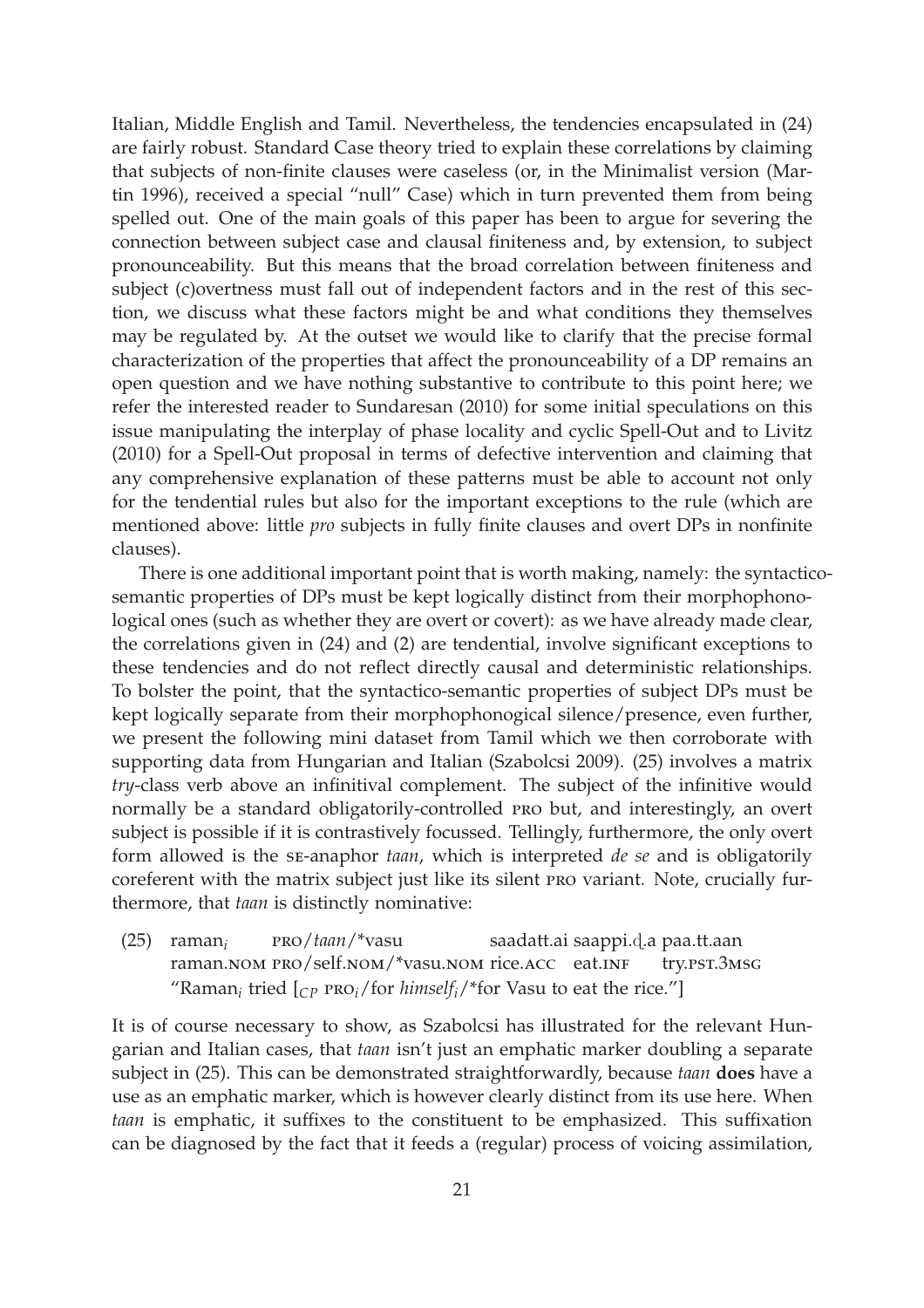whereby voiceless stops are voiced when immediately following a nasal or vowel within the same phonological word, yielding *daan* in examples like 26a. Crucially, embedded subject *taan* is not voiced. Furthermore, it can even co-occur with the emphatic *daan* as in 26b, strongly arguing that *taan* is in fact the embedded subject and not itself an emphatic marker. The sentences in (26) below thus show conclusively that *taan* in these sentences is neither an emphatic marker on the matrix subject nor an emphatic marker on a possibly null embedded one:

- (26) a. raman.daan pariccai.yai erud.a raman.nom.se exam.acc write.inf try.pst.3msg paa.tt.aan "Only Raman tried to write the exam."
	- b. raman.daan raman.nom.se se.nom exam.acc write.inf try.pst.3msg taan pariccai.yai erud.a paa.tt.aan "Only Raman tried for himself to write the exam."

Most importantly for the purposes of the current discussion, the data in (25) illustrates that the nominal anaphoricity of the embedded subject (instantiated by its obligatory coreference and obligatory *de se* interpretation with respect to the matrix subject) must be kept strictly separate from the fact of its overtness or silence. The paradigm here is, furthermore, precisely parallel to what Szabolcsi reports for Hungarian and Italian. However – and this brings us back to the main thesis of this paper – given the grammaticality of (7b) in Tamil, we know that the restriction to a coreferent se-anaphor in (25) can't reflect a requirement that the overt nominative subject of an infinitive agree with matrix T. Rather, the coreference requirement must be related to the complement-taking properties of the matrix verb, and be treated as being strictly orthogonal to the availability of nominative case. This point is driven home by the data from Swedish in (27), from Lundin (2003):

(27) Han önskar sig/\*Kalle kunna he wishes se/\*Kalle be-able-to run springa 50 kilometer. 50 kilometers 'He*<sup>i</sup>* wishes that he*i*/\*Kalle*<sup>j</sup>* could run 50 kilometers.'

We have here a species of infinitive where an overt subject is possible, but only if it is the anaphor *sig*, coreferent with the matrix subject. This is again parallel to the Szabolcsi facts and the Tamil facts in (25), but the casee here is accusative, not nominative, and there is no involvement of agreement. The fact that accusative is assigned – presumably via some sort of ECM – is simply independent of the coreference requirement on the DP. As for examples like (7b), repeated here as (28) they show that languages like Tamil have an infinitival structure which can appear in contexts like adjunct position, where overt subjects non-coreferent with the subject of the matrix clause are possible.

(28) [**naan** poori I.nom poori.acc fry-inf raman.nom flour.acc buy-pst-m.3sg porikk-a] raman maavu vaangi-n-aan 'Raman bought flour for me to fry pooris'

Such overt subjects will be nominative, in spite of the lack of agreement, for the same reason that subjects of finite clauses are nominative. That is, no other more specific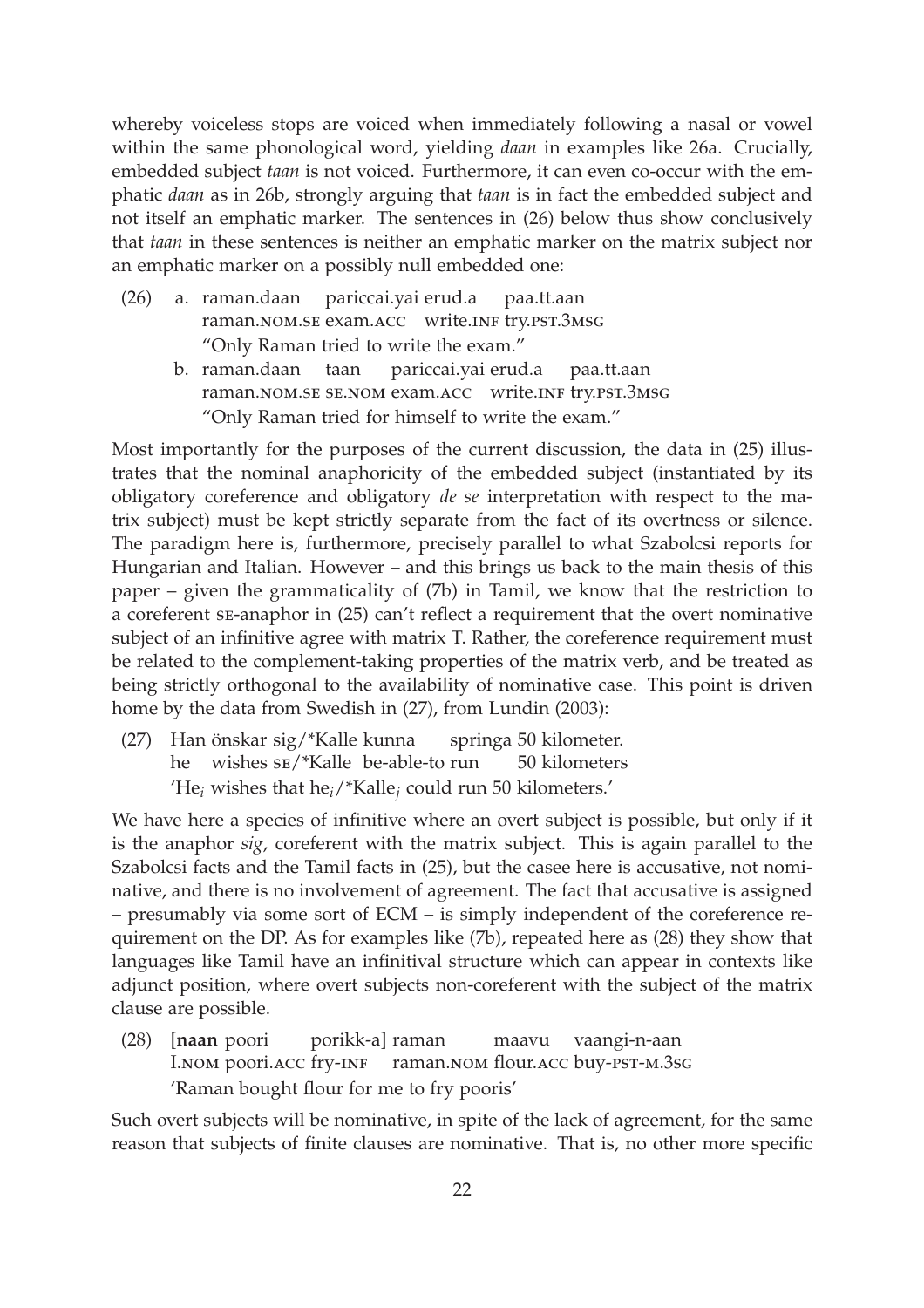case can be assigned here, and nominative is the default. Again, the availability of the nominative is strictly independent of the fact that these subjects need not be coreferent with the matrix subject, as shown by the comparison with (25), where coreference is required, but nominative is still possible.

A valid question to pose at this juncture is why languages like Hungarian don't behave like Tamil: specifically, why it is that Hungarian appears to allow overt subjects in nonfinite clauses only in clause types where there is obligatory coreference between the matrix and embedded subjects. Along the same lines, it would make sense to ask why English-type languages lack even the more restricted possibility of the Hungarian ones: English doesn't allow any overt subjects – coreferent or otherwise – in nonfinite clauses of the type discussed in Szabolcsi for Hungarian. This is an important question that pertains to the very locus of parametric variation in subject licensing and clausal complementation: we have nothing insightful to offer at this juncture. Nevertheless, we maintain that, given the types of counterevidence instantiated in structures like Tamil (28), Hungarian (3), Middle English (8) and many other languages – the reason can have nothing to do with the licensing of nominative case on the subjects of these clauses. Languages like Hungarian and Italian happen to only have infinitives of the latter kind and English doesn't have infinitives of either kind but agreement is no more relevant to the nominative there than it is in Tamil.

# **7 Conclusions and outlook**

The primary goal of this paper has been to argue against theories which hold that nominative case is dependent on finiteness, being assigned in connection with agreement. We have shown that the distribution of subject DPs, whether overt or silent, must be kept logically distinct from the licensing of nominative case on these DPs. As part of our argumentation, we have presented counter-evidence from a variety of languages like Hungarian, Italian, Tamil and Middle English to illustrate that these languages have overt DP subjects with nominative case in unambiguously nonfinite clauses. We have also presented converse evidence involving floating quantifiers from Icelandic to demonstrate that, even when the subject of a nonfinite clause is covert (i.e. obligatorily controlled pro), it may bear nominative case.

Based on this type of empirical evidence, we have proposed an alternative theory of DP distribution wherein DPs themselves require no special licensing due to case/Case. The restrictions on the syntactico-semantic properties of subject DPs fall out of the temporal and modal dependency properties of the clause they are the subject of; this temporal/modal dependency on the part of the clause is, in turn, a function of the manner in which it is selected by a higher predicate (via C) and of the way in which it is anchored to a higher clause, if present (such as complementation, adjunction, coordination). The overtness and covertness of a subject must be kept logically distinct from the referential properties of the DP as well as from the finiteness of the clause it occurs in: contrary to conventional wisdom, overt DPs are licit in nonfinite clauses and, conversely, covert DPs (little *pro*) are licit in fully finite clauses.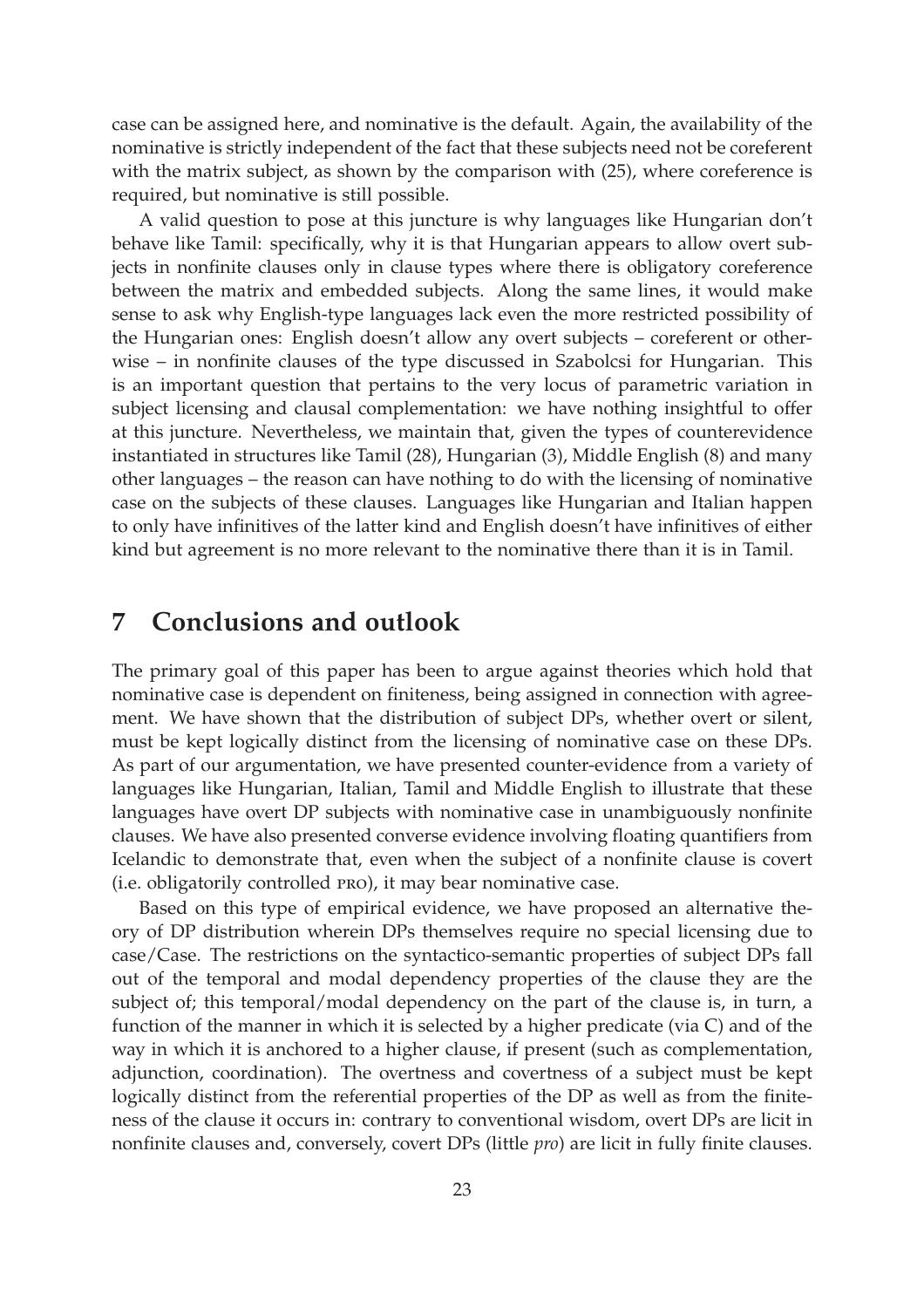In order to explain the frequent presence of nominative case on subjects, we propose, contra standard Minimalist licensing theories, that nominative case is the default case on a DP. Accusative case and other oblique cases are assigned under more specific rules to DPs that are lower down in the clause; thus, subjects are left with nominative case.

# **References**

- Bhatt, Rajesh. 2005. Long-distance agreement in Hindi-Urdu. *Natural Language and Linguistic Theory* 23:757–807.
- Bittner, Maria, and Ken Hale. 1996. The structural determination of case and agreement. *Linguistic Inquiry* 27:1–68.
- Bobaljik, Jonathan David. 2008. Where's *φ*? In *Phi-theory: Phi features across interfaces and modules*, ed. Daniel Harbour, David Adger, and Susana Béjar, 295–328. Oxford: Oxford University Press.
- Boeckx, Cedric. 2000. EPP eliminated. Ms., University of Connecticut.
- Burzio, Luigi. 1986. *Italian syntax*. Boston: Reidel.
- Chierchia, Gennaro. 1989. Structured meanings, thematic roles and control. In *Properties, types and meaning*, ed. Gennaro Chierchia, Barbara Partee, and Raymond Turner, volume II: Semantic Issues of *Studies in Linguistics and Philosophy*, 131–166. Kluwer Academic Publishers.
- Chomsky, Noam. 1980. On binding. *Linguistic Inquiry* 11:1–46.
- Chomsky, Noam. 2001. Derivation by phase. In *Ken Hale: A life in language*, ed. Michael Kenstowicz. Cambridge, Mass.: MIT Press.
- Kiparsky, Paul. 1973. "elsewhere" in phonology. In *A Festschrift for Morris Halle*, ed. Stephen Anderson and Paul Kiparsky, 93–106. New York: Hold, Rinehart and Winston.
- Kratzer, Angelika. To appear. Modals and conditionals again. To appear in OUP.
- Landau, Idan. 2004. The scale of finiteness and the calculus of control. *Natural Language and Linguistic Theory* 22:811–777.
- Legate, Julie Anne. 2008. Morphological and abstract Case. *Linguistic Inquiry* 39:55– 101.
- Livitz, Inna. 2010. Reducing PRO: a defective goal analysis. Talk given at GLOW 34, Vienna.
- Lundin, Katarina. 2003. Small clauses in Swedish: Towards a unified account. Doctoral Dissertation, Lund University.
- Marantz, Alec. 1991. Case and licensing. In *ESCOL '91: Proceedings of the Eighth Eastern States Conference on Linguistics*, 234–253.
- Martin, Roger. 1996. A minimalist theory of PRO and control. Doctoral Dissertation, MIT, Cambridge, Mass.
- McFadden, Thomas. 2006. German inherent datives and argument structure. In *Datives and similar cases: between argument structure and event structure*, ed. Daniel Hole, André Meinunger, and Werner Abraham. Amsterdam: John Benjamins.